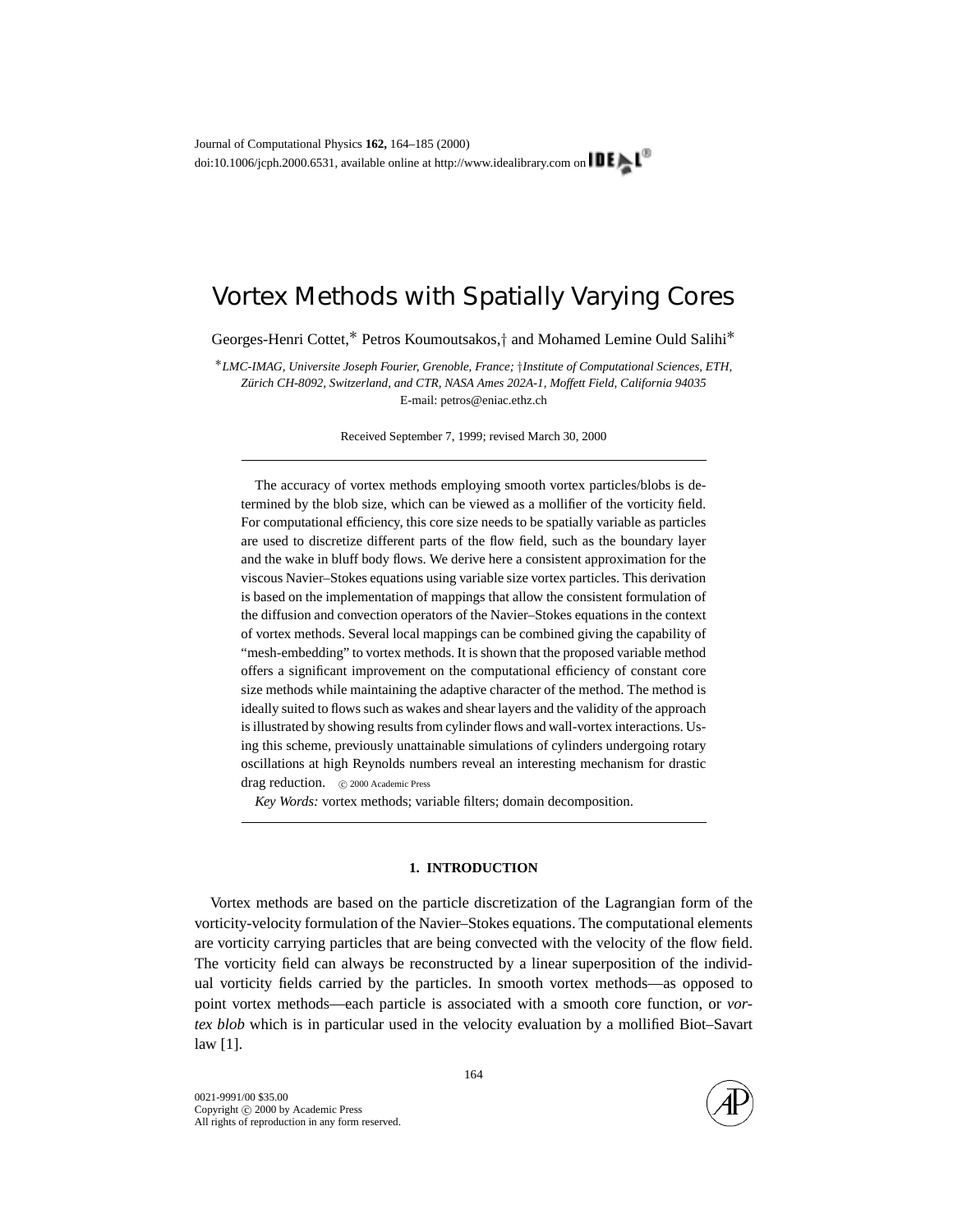The Lagrangian form of vortex methods avoids the explicit discretization of the convective term in the Navier–Stokes equations and the associated stability constraints. The particle positions are modified according to the local flow map, making the method self-adaptive. This adaptation comes at the expense of the regularity of the particle distribution as particles move in order to adapt to the gradients of the flow field. However, the regularity of the particle distribution is important for the convergence of the method. This has been demonstrated by both theoretical results and detailed numerical studies [12]. Particle regularity is best guaranteed by remeshing the particle locations on a regular grid [4] and precludes the use of the random walk method for the simulation of diffusion in direct numerical simulations. We will here consider vortex methods where particle circulations are redistributed among particles to account for diffusion, through the so-called particle strength exchange (PSE) algorithm [4, 6].

Besides particle regularity, another critical factor for the accuracy in the computation of both particle diffusion and velocities is an overlaping condition which imposes that the size of the core surrounding each particle exceeds the inter-particle spacing. This overlapping requirement imposes a servere restriction on the overall adaptivity of vortex methods. For example, in bluff body flows the boundary of the body is the source of vorticity in the flow and it is important to discretize adequately the boundary layer region near the surface of the body. This requirement dictates the size of the particle cores. However, for constant size vortex blobs, as the vorticity gradients decay on the wake, it is clear that the flow is discretized using unnecessarily large numbers of computational elements. This deficiency of constant size vortex methods clearly detracts from the adaptive character of the method and its capability to accurately resolve vorticity gradients while remaining computationally efficient.

This issue has been addressed extensively in the context of grid based methods, in cases where the vorticity gradients are well defined, such as in bluff body flows. The adaptivity in grid based methods is obtained by spatially adjusting the grid size and/or using techniques such as B-splines and embedded meshes [13]. In vortex methods Hou [10] first introduced a variable size vortex method for the Euler equations and he demonstrated its convergence. However, the straightforward implementation of Hou's method in the context of viscous vortex methods [11] is not possible due to the moment properties required by the scheme of particle strength exchange for the simulation of diffusion. Instead, as shown in this paper, variable vortex blobs can be incorporated by introducing a mapping between the spatially varying physical domain and a uniform mapped domain. The formulation of the diffusion operator is further carried out in the mapped domain where the mapped coordinates reside on a regular equispaced grid and discretized on particles through generalized PSE formulas. In this context variable size vortex methods are related to LES formulations with spatially varying filters as introduced by Ghosal and Moin [7].

The mappings required in the formulation of variable size vortex methods can be global or local mappings. In a domain decomposition approach, the use of local mappings is easily extended to combinations of several local mappings, thus providing a vortex method with mesh-embedding capabilities.

The paper is organized as follows. In Section 2 we outline the governing Navier–Stokes equations and their discretization using vortex methods. In Section 3 we present the formulation for variable size vortex methods and in Section 4 we discuss implementation issues, such as the use of the method along with fast N-body solvers. In Section 5 we present results from the application of the method in two dimensions and we compare its performance with vortex methods employing constant size vortex blobs.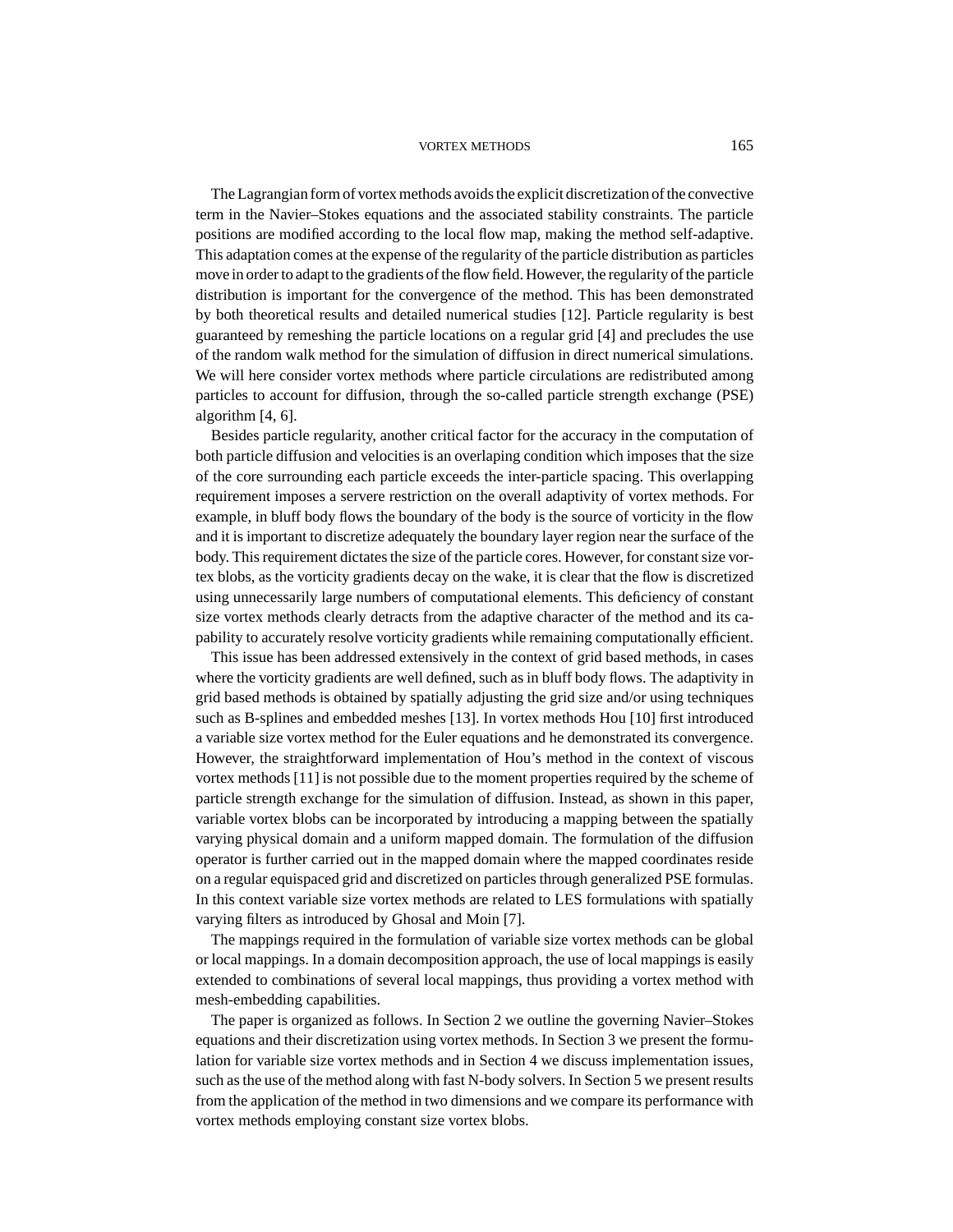#### **2. GOVERNING EQUATIONS AND VORTEX METHODS**

The evolution of the vorticity field in a three-dimensional, incompressible, viscous flow is described by the Navier–Stokes equations. These equations may be expressed in a velocityvorticity (**u**,  $\boldsymbol{\omega} = \nabla \times \mathbf{u}$ ) formulation as

$$
\frac{\partial \omega}{\partial t} + (\mathbf{u} \cdot \nabla)\omega - (\omega \cdot \nabla)\mathbf{u} - \nu \Delta \omega = 0.
$$
 (1)

The velocity field is obtained by solving the Poisson equation

$$
\Delta \mathbf{u} = -\nabla \times \boldsymbol{\omega}.\tag{2}
$$

In two dimensions, the vorticity is orthogonal to the flow plane, so that the stretching term disappears and the vorticity equation reduces to a convection-diffusion equation.

The Navier–Stokes equations can be expressed in a Lagrangian formulation as

$$
\frac{d\mathbf{x}_p}{dt} = \mathbf{u}(\mathbf{x}_p, t) \tag{3}
$$

$$
\frac{d\omega_p}{dt} = [\nabla \mathbf{u}(\mathbf{x}_p, t)] \omega_p + v \Delta \omega(\mathbf{x}_p),
$$
\n(4)

where  $\mathbf{x}_p$ ,  $\omega_p$  denote the locations and the vorticity carried by the fluid elements. These two equations can be solved by simultaneously updating the locations and strengths of the vorticity carrying fluid elements. Alternatively, they may be solved in sub-steps by employing a viscous splitting algorithm where in the first sub-step the fluid elements are advanced with the local flow velocity and their circulations are updated to take into account the vorticity stretching. Diffusion acts at these new locations to modify the vorticity field of the flow.

Vortex methods are based on this Lagrangian description and use particles as vorticity carrying computational elements. The method amounts to tracking these particles and their circulations. This requires one to compute velocities and velocity gradients at particle locations. In this paper, we will essentially focus on the totally grid free implementation of vortex methods, where velocity calculations are based on the Biot–Savart law

$$
\mathbf{u} = \int \mathbf{K}(\mathbf{x} - \mathbf{y}) \times \boldsymbol{\omega} \, d\mathbf{y} + \mathbf{U}_0(\mathbf{x}, t). \tag{5}
$$

In the above equation  $U_0(x, t)$  is the solution of the homogenous Eq. (2), and

$$
\mathbf{K}(\mathbf{z}) = \frac{-\frac{1}{2\pi}\mathbf{z}/|\mathbf{z}|^2}{\frac{1}{4\pi}\mathbf{z}/|\mathbf{z}|^3}
$$
 in two dimensions.  
in three dimensions.

This formula is differentiated to obtain velocity gradients. In point vortex methods the approximation of the vorticity field is

$$
\omega(\mathbf{x}) = \sum_{p} v_p \omega_p \delta(\mathbf{x} - \mathbf{x}_p),
$$
\n(6)

where  $\mathbf{x}_p$ ,  $v_p$ , and  $\omega_p$  respectively represent the locations, volumes, and vorticities of the particles. In vortex blob methods, particles are assigned a finite core size  $\varepsilon$  that is used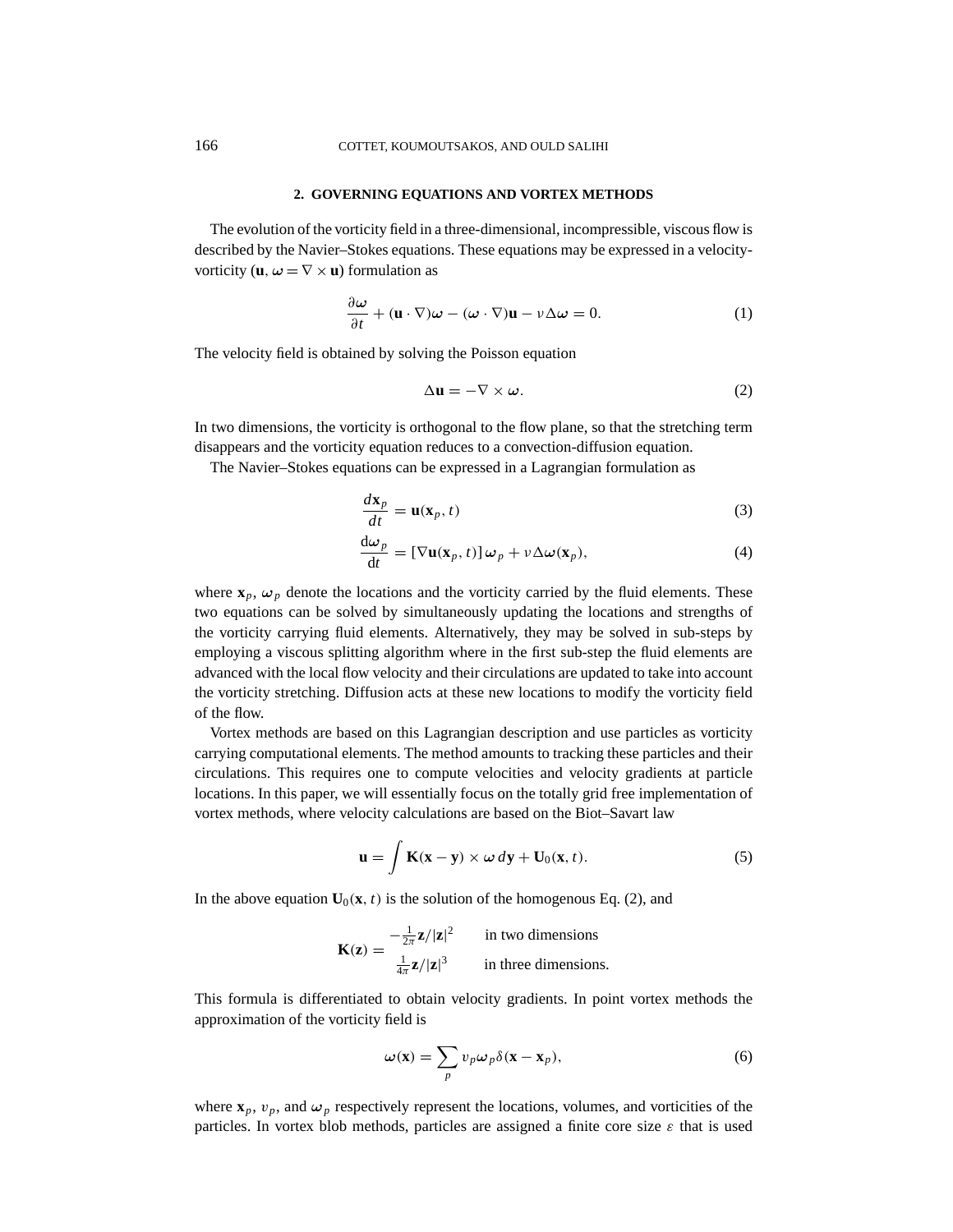to compute the velocity field. More precisely, the core shape of the particles is obtained through a cut-off function  $\zeta$  satisfying  $\int \zeta(\mathbf{x}) d\mathbf{x} = 1$  and the vortex-blob approximation is given by

$$
\omega_{\varepsilon}(\mathbf{x}) = \sum_{p} v_{p} \omega_{p} \zeta_{\varepsilon}(\mathbf{x} - \mathbf{x}_{p})
$$
\n(7)

with

$$
\zeta_{\varepsilon}(\mathbf{x}) = \varepsilon^{-d} \zeta\left(\frac{\mathbf{x}}{\varepsilon}\right)
$$

(here and in the sequel  $d$  is the number of space dimensions). The regularization implied in this formula is motivated by the fact that the particle representation (6) would lead to singular evaluations of the velocity in (5). For a thorough discussion of the point and smooth vortex methods and their numerical analysis we refer to [4] and the references therein.

The numerical implementation of  $(3)$ – $(4)$  is completed by discretizing the contribution of the diffusion. Essentially two classes of techniques are presently available for that part of the equations. One is the random walk method of Chorin [1]. The other class consists of resampling schemes, originating with the scheme of Cottet and Mas-Gallic [2]. In this paper we will be concerned with the particle strength exchange method [6]. This resampling scheme is based on integral approximations of the diffusion operator that can be written in the general form

$$
\Delta \boldsymbol{\omega} \approx \varepsilon^{-2} \int \eta_{\varepsilon} (|\mathbf{x} - \mathbf{y}|) [\boldsymbol{\omega}(\mathbf{x}) - \boldsymbol{\omega}(\mathbf{y})] d\mathbf{y}, \tag{8}
$$

where

$$
\eta_{\varepsilon}(\mathbf{x}) = \varepsilon^{-d} \eta\left(\frac{\mathbf{x}}{\varepsilon}\right)
$$

and  $\eta$  is a spherically symmetric function satisfying the normalization condition

$$
\int x_i^2 \eta(\mathbf{x}) \, d\mathbf{x} = 2 \tag{9}
$$

for  $i = 1, \ldots, d$ . High order approximations can be obtained through the choice of suitable functions  $\eta$ . In practice, one chooses a function that has compact support or is decaying rapidly at infinity. The discretization of the integral in the right-hand side of (8) thus only involves a few particles. This scheme is rather straightforward to implement and adds a marginal numerical cost to the velocity evaluations. It has been shown to yield high resolution particle schemes for viscous flows [11]. Finally it can be easily extended to handle spatially varying diffusion coefficients, a flexibility which will prove useful in the sequel. The vortex blob method defined so far can be summarized by the following system of ordinary differential equations for the particle locations and vorticities

$$
\frac{d\mathbf{x}_p}{dt} = \sum_{q=1}^{N} v_q K_{\varepsilon}(\mathbf{x}_p - \mathbf{x}_q) \times \boldsymbol{\omega}_q + \mathbf{U}_0(\mathbf{x}_p, t)
$$
(10)

$$
\frac{d\omega_p}{dt} = \left[\sum_{q=1}^N v_q \nabla K_{\varepsilon}(\mathbf{x}_p - \mathbf{x}_q) \times \omega_q\right] \omega_p + v \varepsilon^{-2} \sum_{q=1}^N v_q [\omega_q - \omega_p] \eta_{\varepsilon}(|\mathbf{x}_p - \mathbf{x}_q|). \tag{11}
$$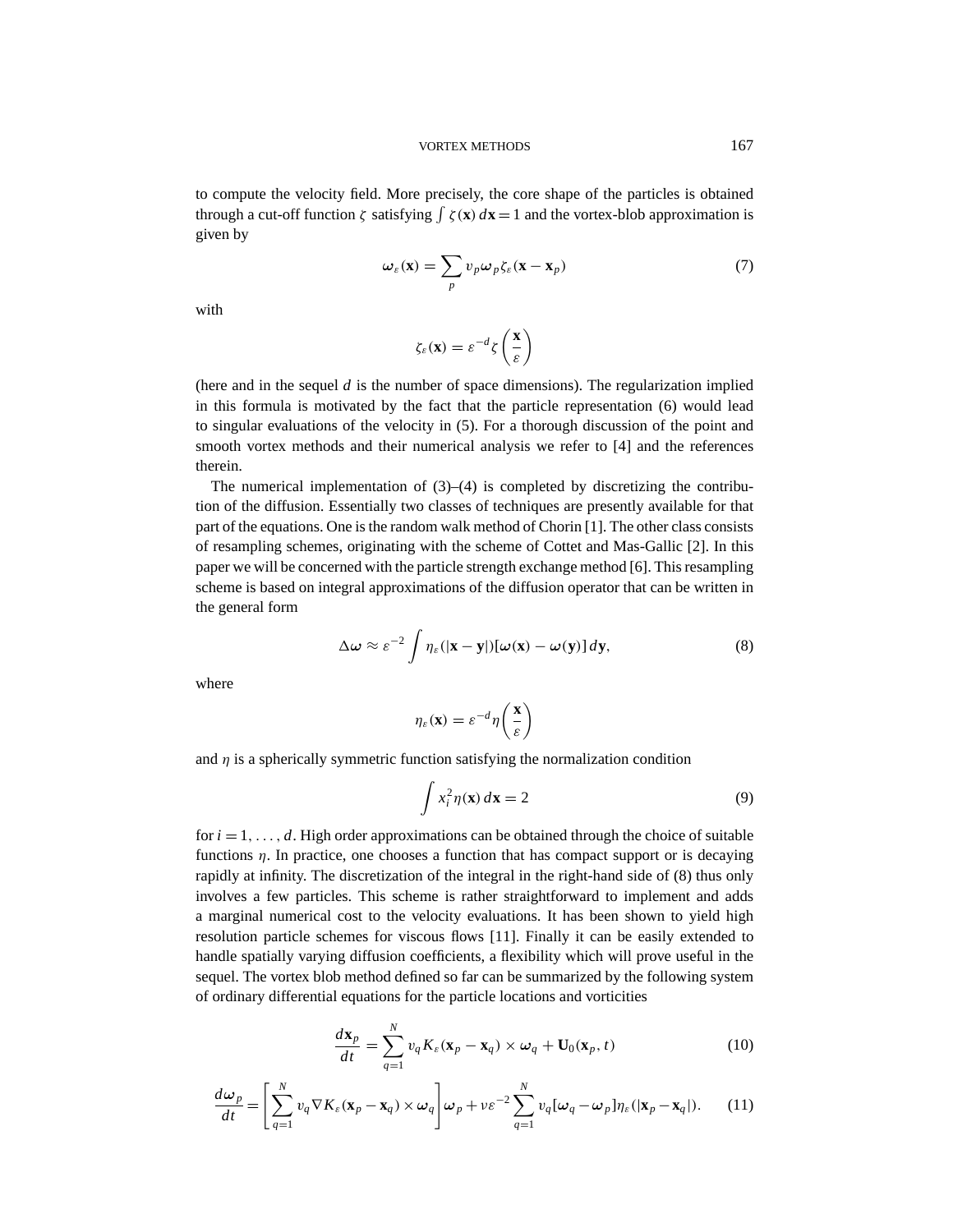These equations must be supplemented by initial conditions which depend on how particles are initialized.

## **3. VORTEX METHODS WITH VARIABLE BLOB SIZES**

The parameter  $\varepsilon$  used in the definition of the blobs as well as in the diffusion approximation defines the minimal scales that can be resolved by the method. It plays the role of the grid size in grid based Eulerian methods. As such it is natural to allow this parameter to vary with time and space. Here we are concerned with the case of a spatially variable blob size and we first consider its implication in velocity calculations.

# 3.1. *Variable Core Size for the Biot–Savart Integral*

A variable blob method would consist of defining a function  $\varepsilon(\mathbf{x}) \ll 1$  and modifying (7) into

$$
\omega_{\varepsilon}^{h}(\mathbf{x}) = \sum_{p} \alpha_{p} \zeta_{\varepsilon(\mathbf{x}_{p})}(\mathbf{x} - \mathbf{x}_{p}^{h}).
$$
\n(12)

This leads to the velocity formula

$$
\mathbf{u}^{h}(\mathbf{x}) = \sum_{p} \alpha_{p} \mathbf{K}_{\varepsilon(\mathbf{x}_{p})} (\mathbf{x} - \mathbf{x}_{p}^{h}).
$$
 (13)

The convergence of the method based on this formulas for the particle velocity evaluations has been proved for two-dimensional flows by T. Hou [10], under the assumption that there exists a smooth function *f* such that

$$
\varepsilon(\mathbf{x}) = \varepsilon f(\mathbf{x}) \qquad \text{with } 0 \le C \le f(\mathbf{x}) \le C', \tag{14}
$$

for some constants C, C'. The numerical analysis of particle methods generally distinguishes the contribution to the discretization error resulting, on the one hand, from the sampling of the continuous vorticity onto a discrete set of particles, and, on the other hand, from the regularization involved in the velocity evaluations.

Let us only outline here the error analysis for the regularization error produced on a smooth vorticity field  $\phi$ . This regularization error can be expressed as

$$
E = \int \phi(\mathbf{y}) \zeta_{\varepsilon(\mathbf{y})}(\mathbf{x} - \mathbf{y}) \, d\mathbf{y} - \phi(\mathbf{x}).
$$

For simplicity, let us assume that the cut-off  $\zeta$  has a compact support, of size unity. As it is classical in particle methods, we assume that this cut-off has order  $r$  in the sense that

$$
\int \zeta(\mathbf{x}) \, d\mathbf{x} = 1 \tag{15}
$$

$$
\int \mathbf{x}^{\mathbf{i}} \zeta(\mathbf{x}) \, d\mathbf{x} = 0 \qquad \text{if } |\mathbf{i}| \le r - 1 \tag{16}
$$

$$
\int |\mathbf{x}|^r |\zeta(\mathbf{x})| \, d\mathbf{x} < \infty,\tag{17}
$$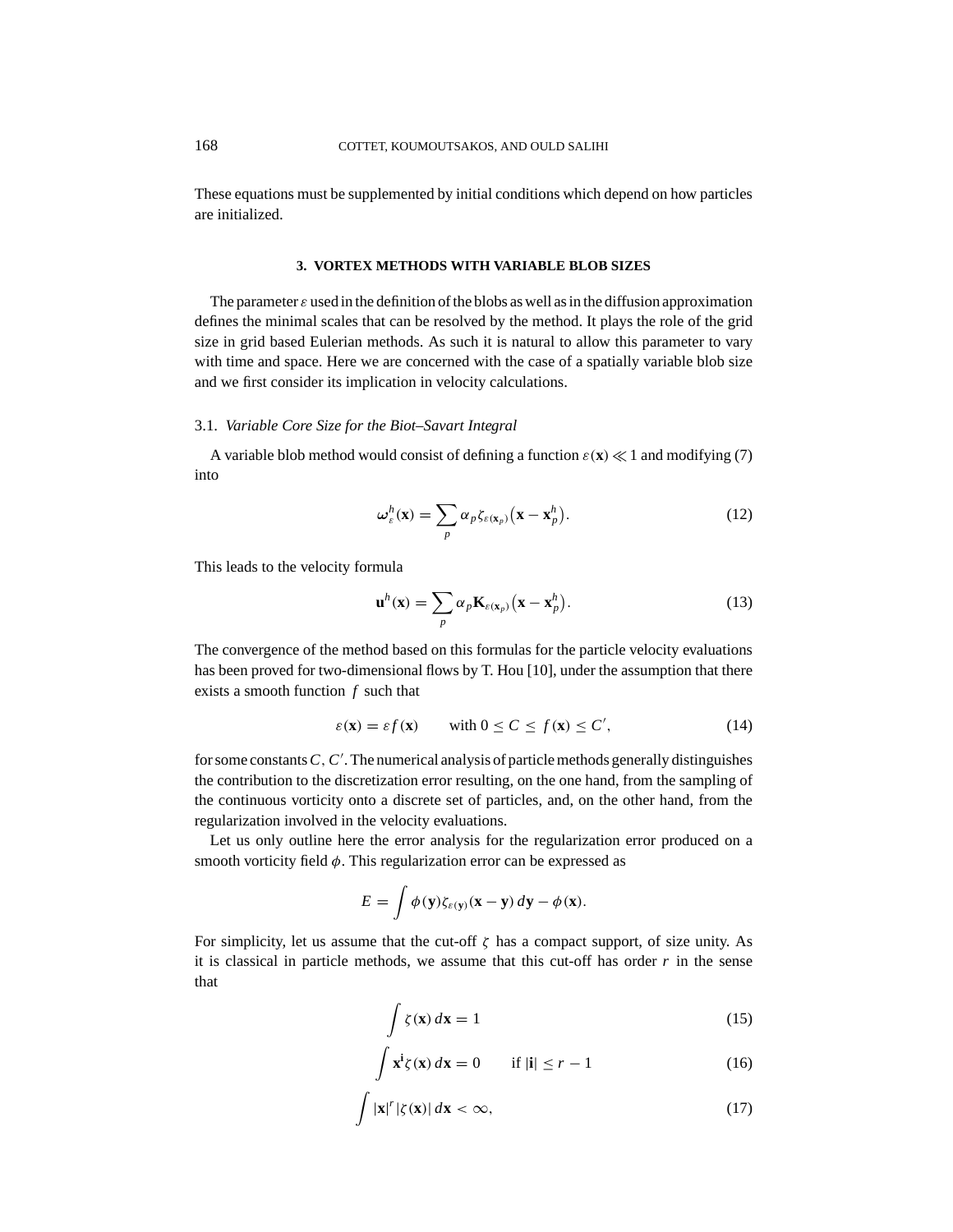where **i** =  $(i_1, i_2)$  is a multi-index,  $|\mathbf{i}| = i_1 + i_2$ , and  $\mathbf{x}^{\mathbf{i}} = x_1^{i_1} x_2^{i_2}$ . We first set

$$
z=\frac{x-y}{\varepsilon(y)}.
$$

We can write

$$
\frac{\partial z_i}{\partial y_j} = \frac{1}{\varepsilon(\mathbf{y})} \left[ \delta_{ij} - \varepsilon z_i \frac{\partial f}{\partial y_j} \right]
$$

and a Taylor expansion of *f* around **x** yields

$$
\frac{\partial z_i}{\partial y_j} = \frac{1}{\varepsilon(\mathbf{y})} \left[ \delta_{ij} + \sum_{k=1}^r \varepsilon^k \mathbf{z}^k a_k \right] + O(\varepsilon^r).
$$

This first shows that, for  $\varepsilon$  small enough,  $y \rightarrow z$  defines a one-to-one smooth mapping and that the Jacobian of this mapping can be evaluated as

$$
\varepsilon(\mathbf{y})^2 \left[ 1 + \sum_{k=1}^r \varepsilon^k \mathbf{z}^k b_k \right] + O(\varepsilon^r).
$$

As a result

$$
\int \zeta_{\varepsilon(\mathbf{y})}(\mathbf{x} - \mathbf{y}) \, d\mathbf{y} = 1 + O(\varepsilon^r)
$$

and we can rewrite *E* as

$$
E = \int (\phi(\mathbf{y}) - \phi(\mathbf{x})) \zeta_{\varepsilon(\mathbf{y})}(\mathbf{x} - \mathbf{y}) \, d\mathbf{y} + O(\varepsilon^r).
$$

If  $\phi$  is of class  $C^r$ , its Taylor expansion gives

$$
E = \sum_{|\alpha| \leq r} c_{\alpha} ||\phi||_{r,\infty} \int \mathbf{z}^{\alpha} \zeta(\mathbf{z}) \varepsilon(\mathbf{y})^{|\alpha|} d\mathbf{z} + O(\varepsilon^{r}).
$$

Upon expanding  $f$  again around  $\bf{x}$ , one finally obtains

$$
E = \sum_{1 \leq |\alpha| \leq r-1} d_{\alpha} ||\phi||_{r,\infty} \varepsilon^{|\alpha|} \int \mathbf{z}^{\alpha} \zeta(\mathbf{z}) d\mathbf{z} + O(\varepsilon^{r}).
$$

and, in view of the conditions (16) and (17),  $E = O(\varepsilon^r)$ .

It follows that, for inviscid flows, the vortex method with smoothly varying blob size has the same convergence properties as for uniform blobs.

# 3.2. *Diffusion with Variable Core Sizes*

We are now concerned with the implementation of a PSE formula similar to (8) with variable values of  $\varepsilon$ .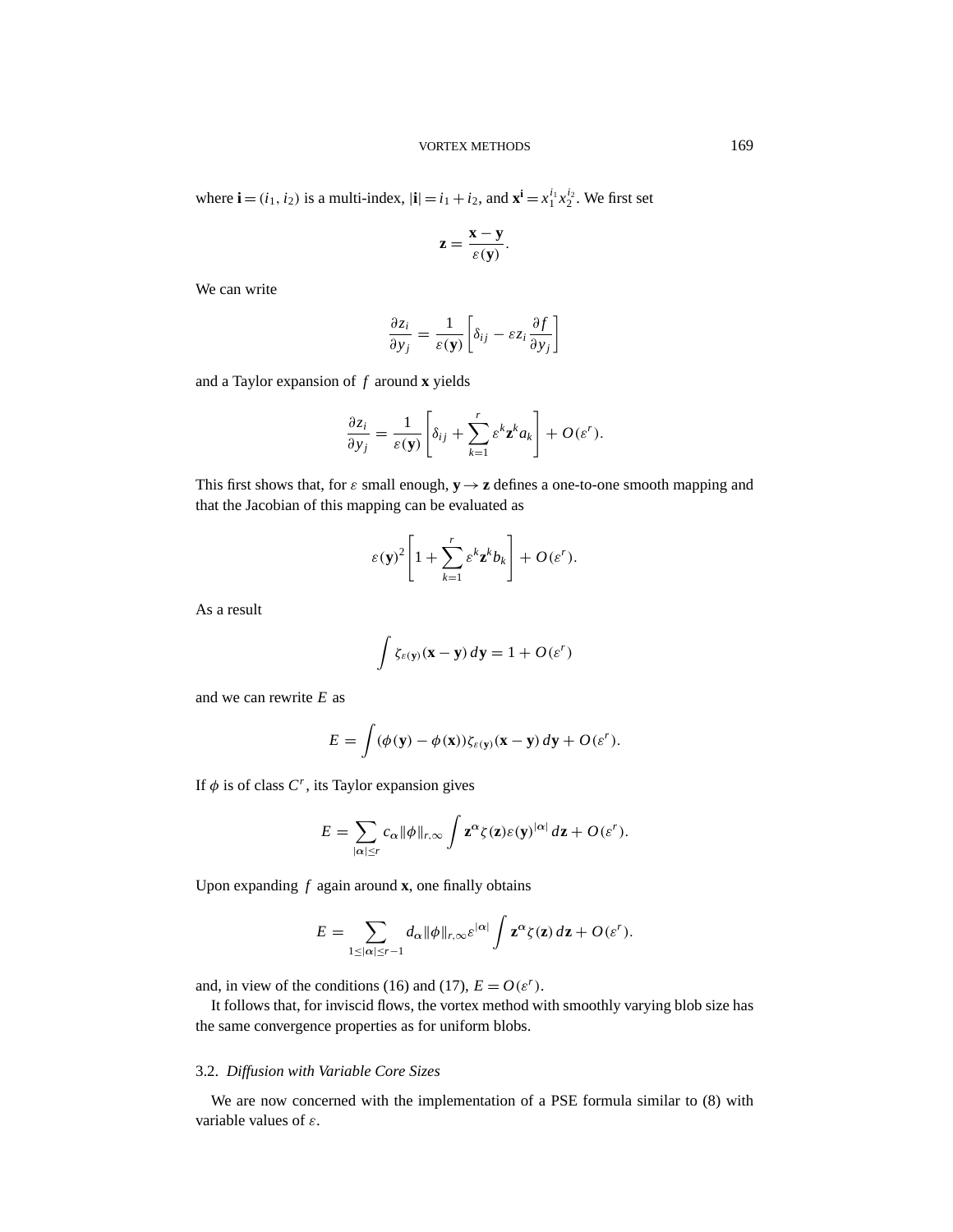Let us first observe that (8) can be derived starting from a straightforward Taylor expansion of *ω* around **x**,

$$
\boldsymbol{\omega}(\mathbf{y}) = \boldsymbol{\omega}(\mathbf{x}) + (\mathbf{y} - \mathbf{x}) \cdot \nabla \boldsymbol{\omega}(\mathbf{x}) + \sum_{i,j} (x_i - y_i)(x_j - y_j) \frac{\partial^2 \boldsymbol{\omega}}{\partial x_i \partial x_j} + \cdots
$$

By the symmetry properties of  $\eta$ , the first order terms and the cross terms involving the second order derivates of  $\omega$  drop out in the right-hand side of (8). The normalization condition (9) then leads to the desired approximation. If we now follow the numerical analysis outlined in Subsection 3.1, we notice that a straightforward use of a variable value of  $\varepsilon$  in the right-hand side of (8) would bring nonvanishing terms from a combination of first order terms in the Taylor expansions of *ω* and ε. To avoid this inconsistency, we need to assume a mapping from the physical coordinates, with variable-size blobs, to a coordinate system where blobs have a uniform size.

For simplicity we present first the analysis for the one-dimensional case and then we generalize it for arbitrary mappings. Particular mapping examples are described in Section 5.

*3.2.1. The 1-D case.* We will denote by *x*, *y* locations in the physical space, with variable blob size, and by  $\hat{x}$ ,  $\hat{y}$  locations in the mapped coordinates, where the grid size is uniform. We will assume that the mapping is given by the formulas

$$
x = f(\hat{x}), \quad \hat{x} = g(x), \quad \omega(x) = \hat{\omega}(\hat{x}).
$$

Writing derivatives in the mapped coordinates yields

$$
\frac{d^2\omega}{dx^2} = h(\hat{x})\frac{d}{d\hat{x}}\left[h(\hat{x})\frac{d\hat{\omega}}{d\hat{x}}\right],
$$

where  $h(\hat{x}) = g'(x)$ . Next, we use the following integral approximation, the proof of which relies on Taylor expansions at order 2 similar to those in [4] (proof of Eq. 8),

$$
\frac{d}{d\hat{x}}\left[h(\hat{x})\frac{d\hat{\omega}}{d\hat{x}}\right] \simeq \varepsilon^{-3} \int \frac{h(\hat{x}) + h(\hat{y})}{2} [\hat{\omega}(\hat{x}) - \hat{\omega}(\hat{y})]\eta\left(\frac{\hat{x} - \hat{y}}{\varepsilon}\right) d\hat{y}.
$$

In the above formula, the kernel  $\eta$  satisfies the moment properties (9) and  $\varepsilon$  is a *constant* blob size. This leads to the following PSE scheme for the diffusion equation in one dimension,

$$
\frac{d\omega_p}{dt} = v\varepsilon^{-3}h(\hat{x}_p)\sum_q \hat{v}_q \frac{h(\hat{x}_p) + h(\hat{x}_q)}{2} [\omega_q - \omega_p]\eta\left(\frac{\hat{x}_p - \hat{x}_q}{\varepsilon}\right),\tag{18}
$$

where the  $\hat{v}_q$  denote the volumes of the mapped particles. In this formula, vorticity is exchanged in a range of order  $\varepsilon$  around  $\hat{x}_p$  in the mapped coordinate. In the physical coordinates this range becomes  $\varepsilon h(\hat{x}_p)$  which corresponds to the desired variable blob size. Notice also that the volumes of the physical and mapped particles are related through the Jacobian of the mapping

$$
\hat{v}_q = v_q h(\hat{x}_q)
$$

which establishes that the scheme in Eq. (18) is indeed conservative.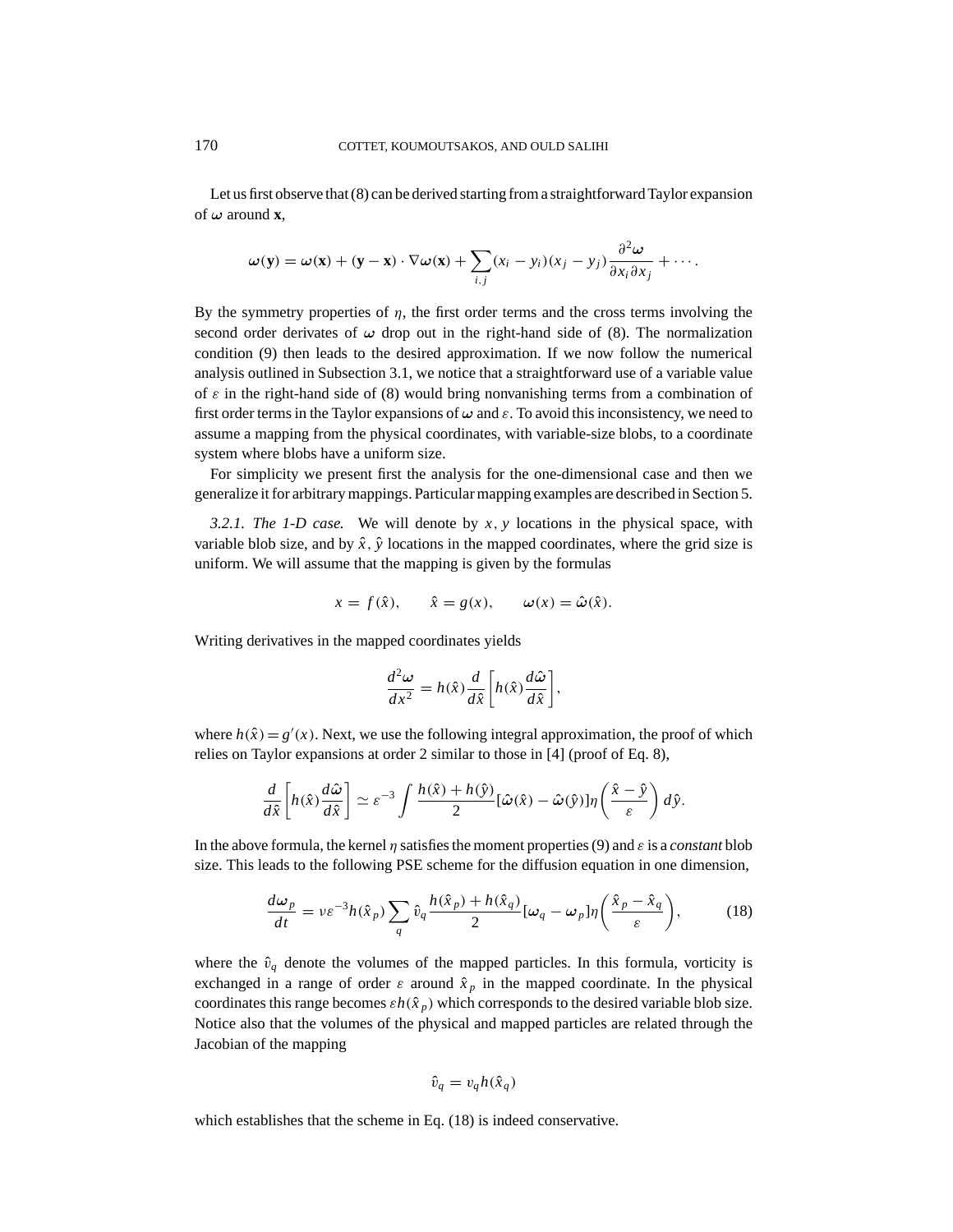*3.2.2. General case.* We now derive general formulas for PSE schemes using variable blob size. We assume that the computational domain  $\Omega$ , where we wish to use variable blob size, is mapped through a mapping denoted by **F** to a domain  $\hat{\Omega}$  with uniform blobs. We will use the notations

$$
x = \mathbf{F}(\hat{\mathbf{x}}); \qquad u(x) = \hat{u}(\hat{\mathbf{x}}).
$$

We consider the inverse mapping  $\mathbf{G} = \mathbf{F}^{-1}$  and set, for *i*, *j* in [1, *d*] where *d* is the dimension,

$$
a_{ij} = \frac{\partial G_i}{\partial x_j}.
$$

With these notations, we may write

$$
\Delta_{\mathbf{x}} u = \sum_{i,j,k} a_{ji} \frac{\partial}{\partial \hat{x}_j} \left( a_{ki} \frac{\partial \hat{u}}{\partial \hat{x}_k} \right).
$$
 (19)

If  $J = det[a_{ij}]$  denotes the Jacobian determinant of the mapping **F**, we observe that, for  $i \in [1, d]$ ,

$$
\sum_{j=1}^{d} \frac{\partial}{\partial \hat{x}_j} (a_{ji} J) = 0.
$$
 (20)

This results from the fact that if  $\phi$  is any vector-valued test function defined in  $\Omega$  and vanishing on its boundary, we have

$$
0 = \int_{\Omega} \operatorname{div}_{\mathbf{x}} \phi \, d\mathbf{x} = \sum_{j} \int_{\hat{\Omega}} a_{ji} \frac{\partial \hat{\phi}_{i}}{\partial \hat{x}_{j}} J^{-1} \, d\hat{\mathbf{x}}.
$$

By the divergence theorem, this implies

$$
0 = \sum_{j} \int_{\hat{\Omega}} \frac{\partial}{\partial \hat{x}_j} (a_{ji} J^{-1}) \hat{\phi}_i d\hat{\mathbf{x}}
$$

which proves our claim. Hence we can rewrite (19) as

$$
\Delta_{\mathbf{x}}u = J \sum_{j,k} \frac{\partial}{\partial \hat{x}_j} \left( b_{jk} \frac{\partial \hat{u}}{\partial \hat{x}_k} \right)
$$
(21)

with  $b_{jk} = J^{-1} \sum_i a_{ki} a_{ji}$ , or, equivalently,

$$
\Delta_{\mathbf{x}}u = J \operatorname{div}_{\hat{\mathbf{x}}}[B \nabla_{\hat{\mathbf{x}}} \hat{u}], \tag{22}
$$

where *B* is the matrix with entries  $b_{ij}$ .

It now remains to derive integral approximations in the mapped coordinates for the differential operator in the right-hand side of (22). In [6], general formulas of the form

$$
\operatorname{div}[B\nabla u](\mathbf{x}) \simeq \varepsilon^{-2} \sum_{i,j=1}^d \int \psi_{ij}^\varepsilon(\mathbf{x} - \mathbf{y}) M_{ij}(\mathbf{x}, \mathbf{y}) [u(\mathbf{y}) - u(\mathbf{x})] d\mathbf{y}
$$
(23)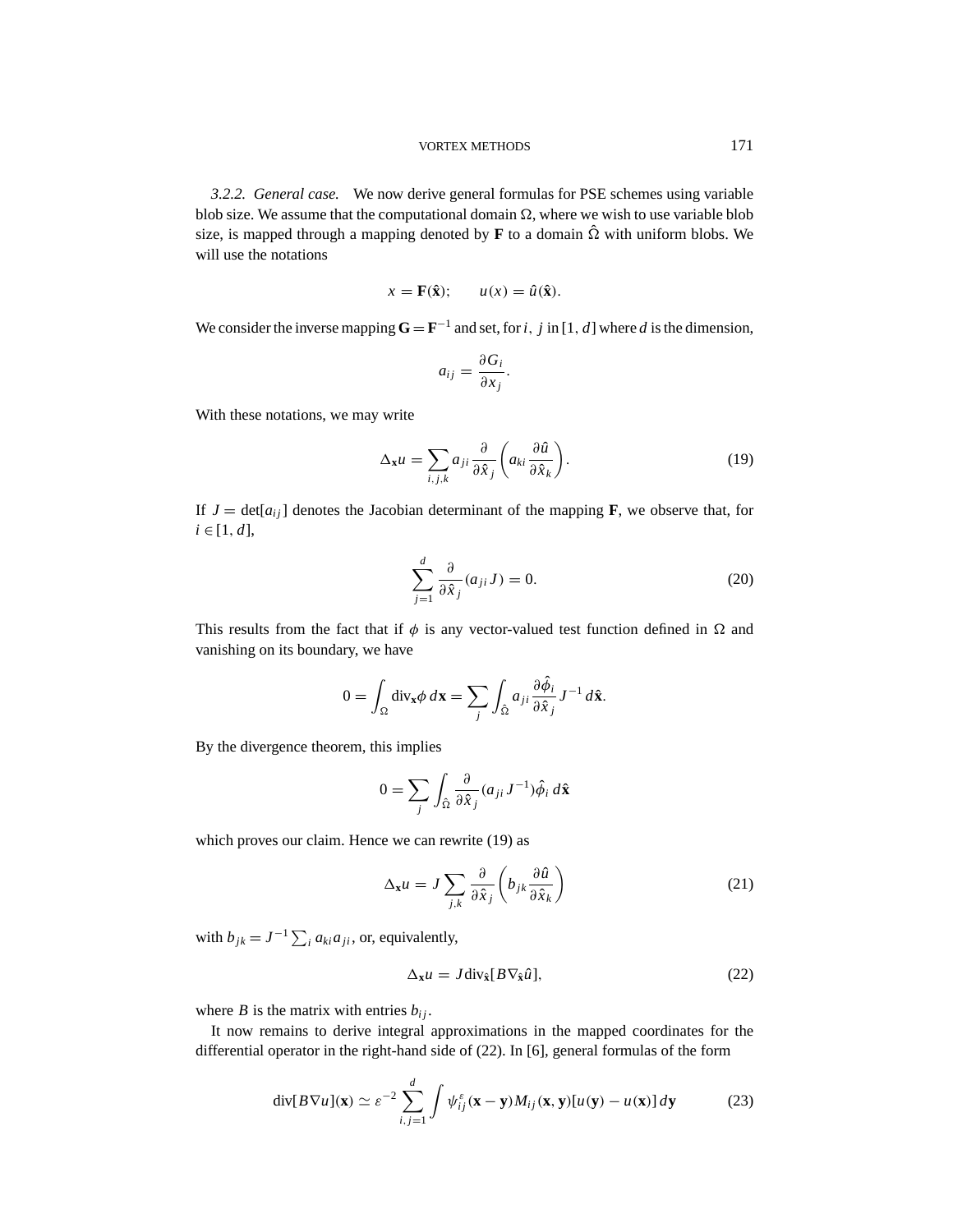are given (here and in the rest of this discussion we drop the notations ˆ, bearing in mind that we are now brought back to a situation where we can use uniform blob size). In this formula, the  $M_{ij}$ (**x**, **y**) are symmetric functions and  $\psi_{ij}^{\varepsilon}$  are cut-off functions. These functions are related to each other and to the matrix *B* through general conditions that are detailed in [6]. For our purpose it will be enough to focus on the following particular choice. We choose  $\psi_{ij}$  under the form

$$
\psi_{ij}(\mathbf{x}) = x_i x_j \theta(|\mathbf{x}|)
$$

and the spherically symmetric cutoff  $\theta$  is normalized such that

$$
\int x_i^4 \theta(\mathbf{x}) \, d\mathbf{x} = d+2.
$$

Then a second order approximation of the form (23) is obtained if one chooses

$$
M_{ij}(\mathbf{x}, \mathbf{y}) = m_{ij} \left( \frac{\mathbf{x} + \mathbf{y}}{2} \right)
$$

with  $m = [m_{ij}]$  given in terms of *B* through

$$
m = B - \frac{1}{d+2} \text{tr } B.
$$

As written above, the approximation is second order; higher order approximations can be obtained by requiring additional moment conditions for  $\theta$  [6].

The PSE scheme for the Navier–Stokes equation which immediately follows from these formulas is given by

$$
\frac{d\omega_p}{dt} = v\varepsilon^{-4} J(\mathbf{x}_p) \sum_{q,i,j} \hat{v}_q (\hat{x}_p^i - \hat{x}_q^i) (\hat{x}_p^j - \hat{x}_q^j) \theta^\varepsilon (\hat{\mathbf{x}}_p - \hat{\mathbf{x}}_q)
$$

$$
\times \left[ b_{ij} - \frac{1}{d+2} \sum_i b_{ii} \delta_{ij} \right] \left( \frac{\hat{\mathbf{x}}_p + \hat{\mathbf{x}}_q}{2} \right) (\omega_q - \omega_p). \tag{24}
$$

Since the volumes of the particles in the physical and mapped spaces are related through

$$
v_p J(\mathbf{x}_p) = \hat{v}_p
$$

we observe, as in the 1D example, that the scheme automatically satisfies the conservation property

$$
\frac{d}{dt}\bigg(\sum_{p}v_{p}\omega_{p}\bigg)=0.
$$

The PSE scheme in Eq. (25) relies on the explicit knowledge of a global mapping in the computational domain. We will see in Subsection 4.3 below a strategy, more suitable to deal with complex geometries, enabling us to combine several local mappings.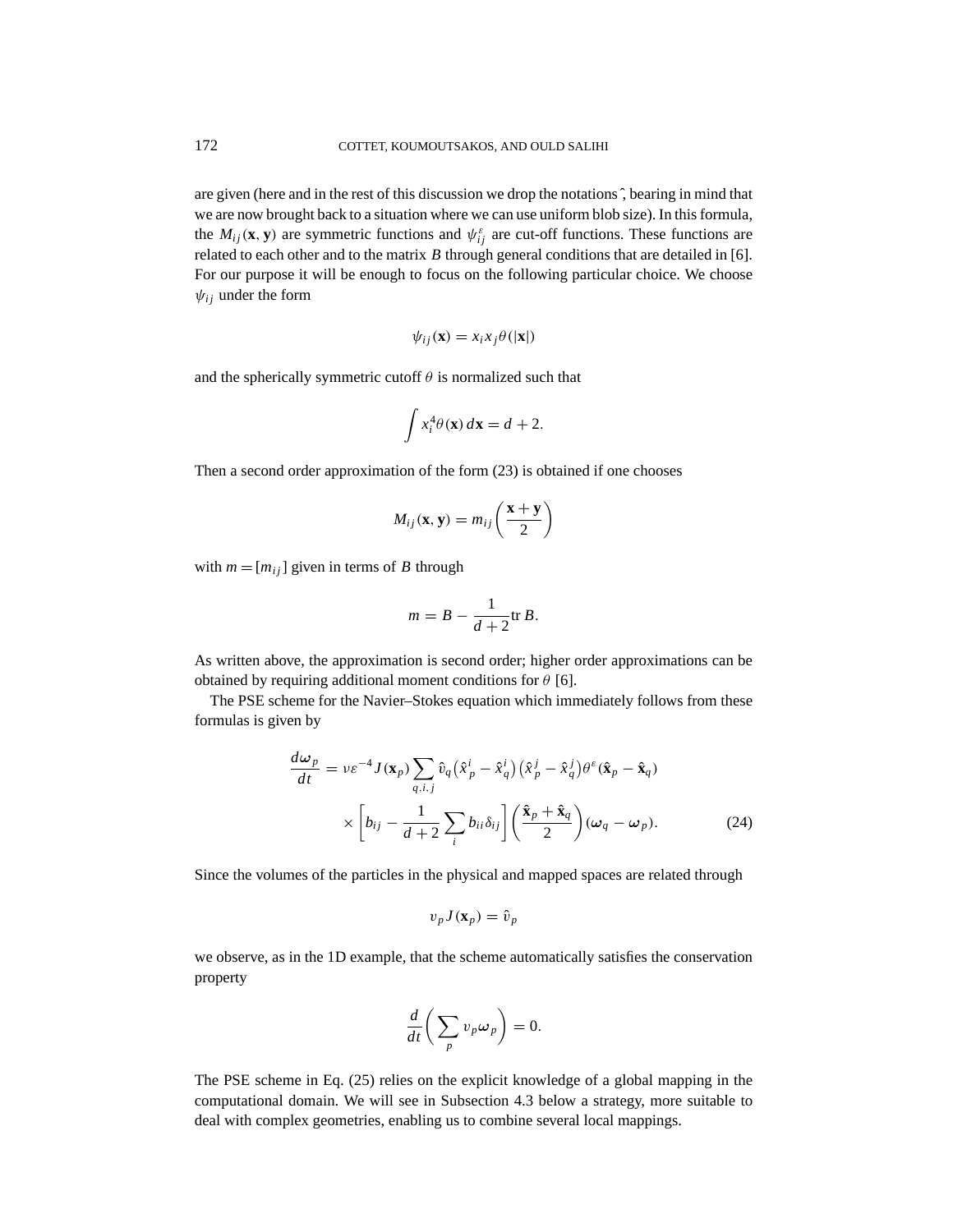#### **4. IMPLEMENTATION ISSUES**

In the implementation of viscous vortex methods there are two issues that need to be addressed in order to achieve fast and accurate computations. These are:

- the remeshing of the particle locations
- the use of fast codes for the velocity evaluation.

These issues have been addressed in detail in the past [12] for the case of uniform blobs. The use of variable tools does not pose any additional difficulties as remeshing can be performed in the mapped uniform space and fast multipole codes are well suited to the concept of variable blob sizes.

# 4.1. *Remeshing for Variable Size Blobs*

In all particle simulations of inviscid or high Reynolds flow, it is critical to maintain some regularity in the Lagrangian grid. The convergence of vortex methods is conditioned by the overlapping at all times of the blobs as shown by numerical analysis and benchmark simulations.

In a variable blob method, regridding must be applied in the mapped coordinates, and at a frequency which prevents particles living in the low resolution areas from traveling too far in the high resolution areas between two regriddings. This is not a drastic constraint: in a vortex code, the time-step is typically scaled by the inverse of the maximum vorticity, and remeshing at every time step with a third or fourth interpolation formula introduces only a marginal numerical discrepancy [5, 12].

#### 4.2. *Fast Multipole Codes and Variable Blobs*

In vortex methods we can compute the velocity field using the Biot–Savart law thus explicitly enforcing the far field boundary condition. The straightforward implementation of the method has a nominal cost that scales with the square of the number of computational elements. Fast multipole algorithms reduce the computational cost of the algorithm to scale linearly with the number of particles by a hierarchical clustering of the particles into a tree data structure. In the implementation of the fast multipole algorithm as it is discussed in [12] clusters are formed by recursively subdividing the rectangular domain encompassing all particles. This process terminates when less than a certain number of particles resides in each rectangle. A particle interacts directly with all particles residing in non-divisible clusters found within a certain range. The interactions with particles in the other clusters are accounted for via the multipole expansions that consider the particles as point vortices—a just approximation a few diameters away from the particle cores. One can see then that as the clustering of particles is determined by the number kept in each cell, when we maintain a certain regularity—via remeshing—on the locations of the variable size particles, the clusters formed will maintain the point-vortex attributes required by the multipole algorithm. Hence the implementation of fast codes in the physical space with variable blobs does not pose any additional constraints.

#### 4.3. *Variable Blobs, Local Mappings, and Domain Decomposition*

As we will see below, variable blob methods based on a global mapping are a useful tool for a number of wall-bounded flows (e.g., channel flows, flows past an airfoil), for which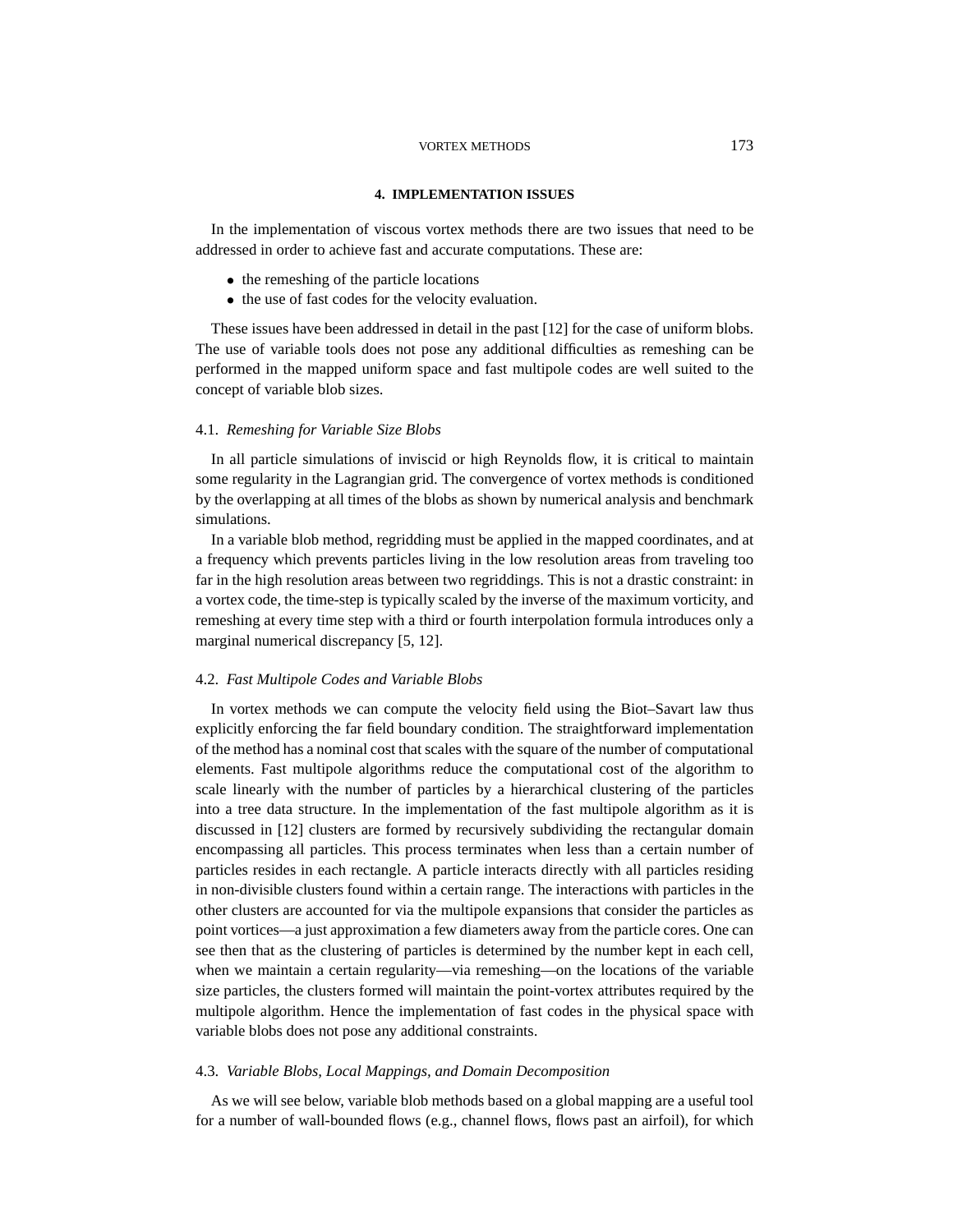such a mapping is available. For more complex geometries or for domains involving several bodies, global mappings are not always available and it is desirable to have a method which could rely on local mappings and their superposition. Typically, in a configuration involving several obstacles, around each obstacle a fine grid would be related to one local mapping. Local particle solvers, with variable blobs associated to each mapping, must then be linked through domain decomposition techniques.

Domain decompositions algorithms are distinguished in two broad classes, depending on whether they are based on matching or overlaping sub-domains. Matching subdomains impose strong geometrical constraints on the grids defined on each sub-domain. By contrast, the flexibility added by overlapping sub-domains has already been useful to derive domain decomposition algorithms that combine Eulerian and Lagrangian solvers [3, 15].

In a domain decomposition algorithm involving particle solvers, the coupling between the sub-domains must be done at two levels: interface conditions must be supplied to compute particle velocities and to update particle strengths.

Given a vorticity field, the determination of the velocity amounts to the solution of a Poisson equation, and the Schwarz alternating method is a natural way to enforce the right interface conditions. In a vortex code the method iterates between the boundary source terms that must be added to the Biot–Savart law in each sub-domain. The fact that variable blobs, corresponding to different mappings, are being implemented, does not introduce any difficulty provided the overlapping zone has a width exceeding the blob sizes in this area. We refer to [15] for details on the implementation of this method in the context of a particle-grid domain decomposition.

Once the velocities are evaluated on each sub-domain, it remains to update particle locations and circulations. Since vortex methods are based on explicit time-discretization of the vorticity convection-diffusion equation, the vorticity transfer from one domain to another is simply achieved by interpolating the particle strengths in the overlapping zone.

To be more specific let us consider the example sketched in Fig. 1. In this example,  $\Omega_1$ and  $\Omega_2$  are two domains with non-uniform grid-spacing, connected with a domain  $\Omega_3$  with uniform spacing of Fig. 1. Assume that at time  $t_n$  the vorticity is known as

$$
\omega^{j}(\mathbf{x}) = \sum_{p} \alpha_{p}^{j} \delta(\mathbf{x} - \mathbf{x}_{p}^{j})
$$

for  $j = 1, 2, 3$ , respectively, in  $\Omega_1$ ,  $\Omega_2$ ,  $\Omega_3$ . The algorithm to update the particle strength (assuming that the velocities are known everywhere) proceeds as follows:

• Particles  $\mathbf{x}_p^1$  and  $\mathbf{x}_p^2$  lying in  $\Omega_1 \cap \Omega_3$  and  $\Omega_2 \cap \Omega_3$ , respectively, are remeshed on the uniform mesh  $\Omega_3$ ; we thus obtain a new distribution  $\tilde{\omega}^3(\mathbf{x}) = \sum_p \tilde{\alpha}_p^3 \delta(\mathbf{x} - \mathbf{x}_p^3)$  in  $\Omega_3$ (note that  $\tilde{\alpha}_p^3 = \alpha_p^3$  if  $\mathbf{x}_p^3 \in \Omega_3 - (\Omega_1 \cup \Omega_2)$ ).

• Similarly particles  $\mathbf{x}_p^3$  in  $\Omega_1 \cap \Omega_3$  (resp.  $\mathbf{x}_p^2$  in  $\Omega_2 \cap \Omega_3$ ) carrying circulations  $\alpha_p^3$  are remeshed on the grid points of  $\Omega_1$  (resp.  $\Omega_2$ ), giving new distributions  $\tilde{\omega}^j(\mathbf{x}) = \sum_p \tilde{\alpha}_p^j \delta(\mathbf{x} \mathbf{x}_p^j$ ,  $j = 2, 3$ .

• For  $j = 1, 2, 3$ , particles  $\mathbf{x}_p^j$  with circulations  $\tilde{\alpha}_p^j$  are removed and exchange circulations through the PSE scheme with variable blobs according to the mapping defined in the corresponding sub-domain.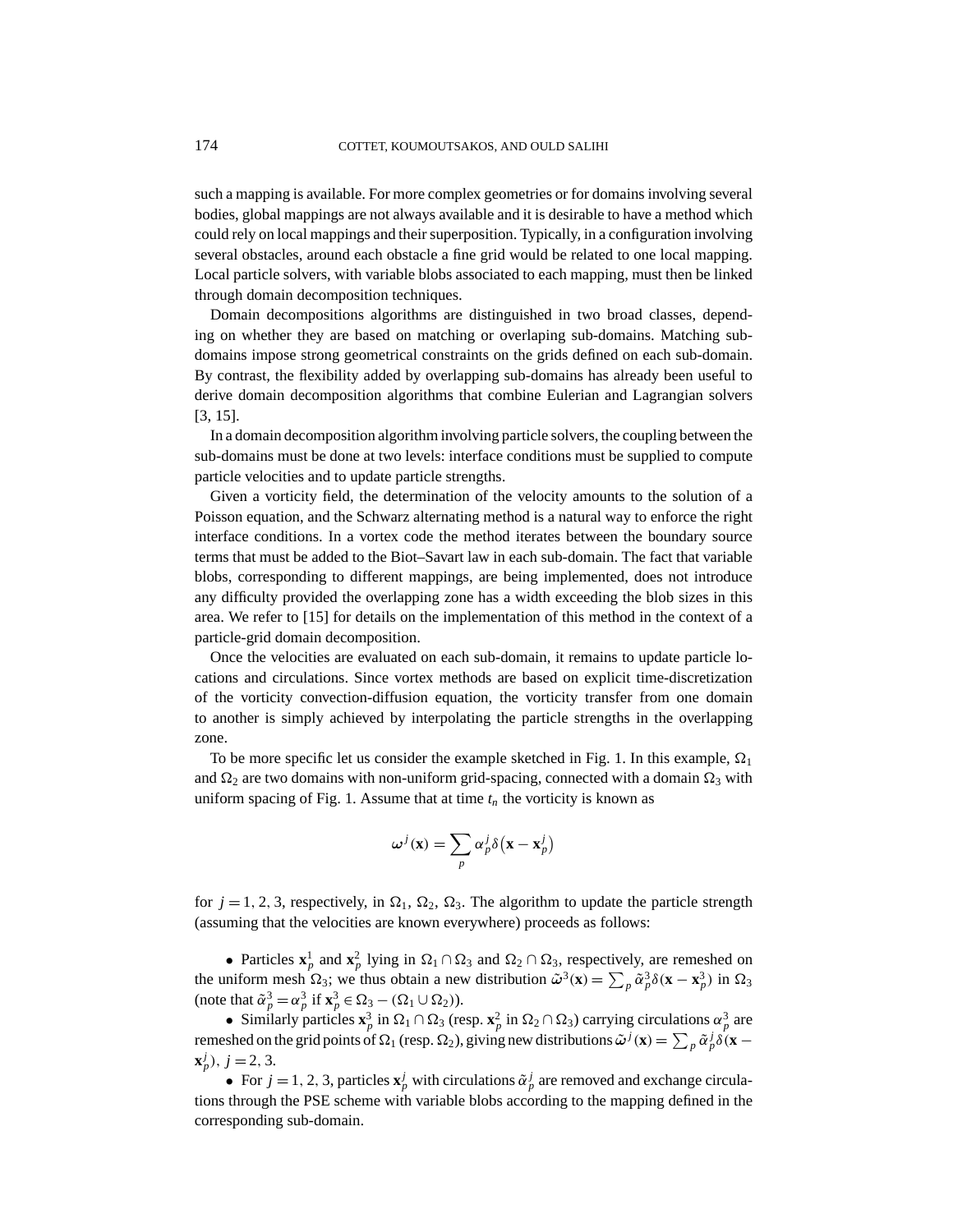

**FIG. 1.** Decomposition of particle locations.

At the end of these steps, the vorticity has been updated in all 3 domains. Provided that the overlapping width exceeds the core radius of the PSE kernel, this procedure allows a consistent transfer of vorticity through diffusion. As a matter of fact, in absence of convection the procedure just outlined is very reminiscent to what a time explicit finite-difference solver would do under the same circumstances. The transfer of vorticity through convection is implicity done through the advection of particles which enter domains  $\Omega_i - \Omega_j$  from the overlapping zone.

Note that this strategy requires remeshing at every time-step, which makes it crucial to use a non-dissipative remeshing technique. As we mentioned in Subsection 4.1, third or fourth order interpolation provides smooth remeshing formulas which can be repeated at every time-step without adding significantly to the truncation error of the overall scheme.

#### **5. RESULTS**

To illustrate the variable blob techniques we will focus on applications to two-dimensional flows. Implementation of variable blobs for three-dimensional bluff-body flows in currently under way.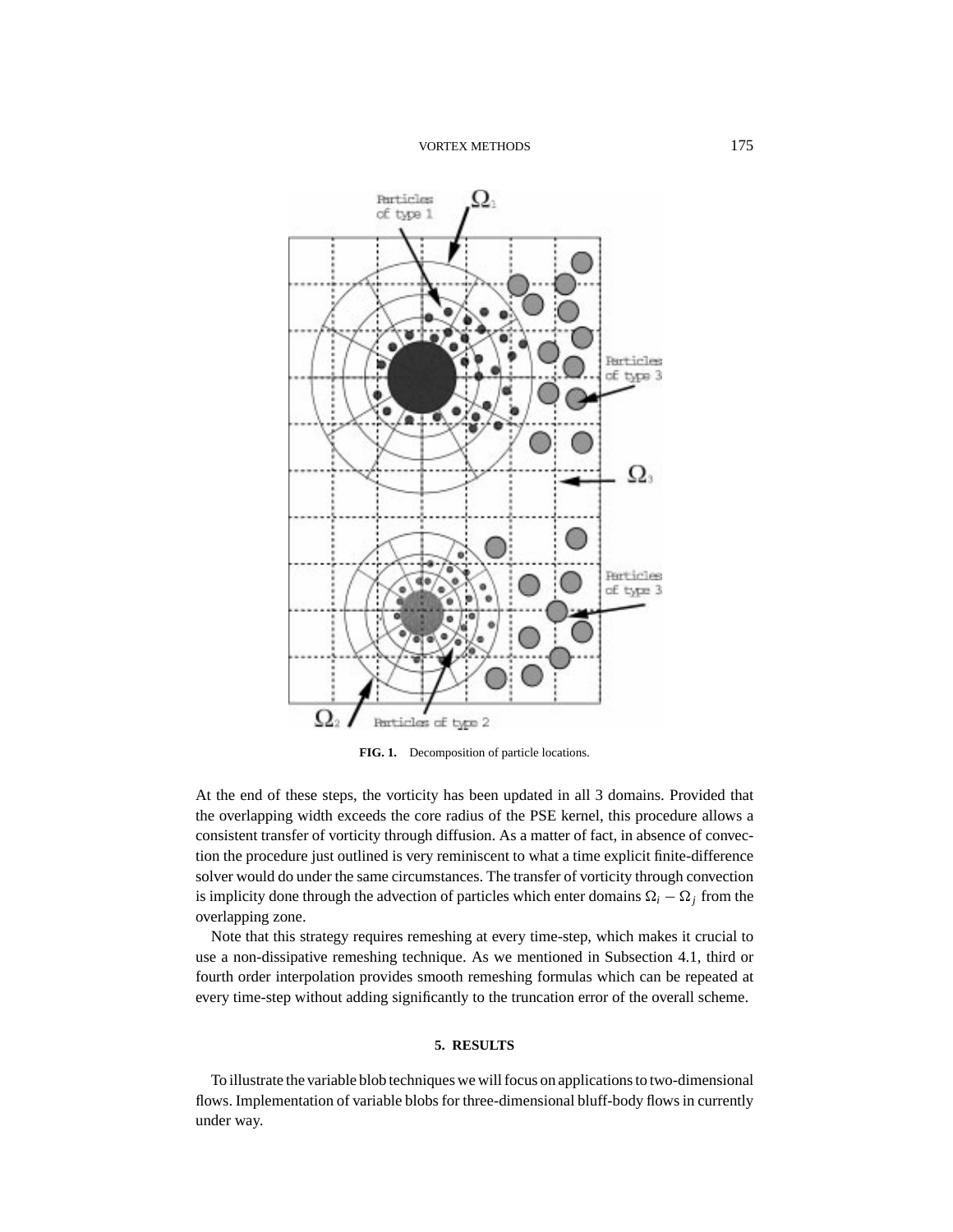#### 5.1. *Flow Past Cylinders*

Vortex methods with variable cores are well suited to simulations of bluff-body flows as small size particles are needed to resolve the vorticity gradients near the surface of the body, while larger blobs would be suitable to discretize the smoothly varying vortices in the wake of the flow. In order to demonstrate the validity of the method we employ here an exponentially varying mapping and (i) we present results comparing the present method with the results obtained from benchmark studies of flows past impulsively started cylinders using non-variable blobs, (ii) we calculate the Strouhal number and the average drag coefficient for long time simulations at  $Re = 200$ , and (iii) finally we present preliminary results from the application of the method to simulation of the flow of high Reynolds numbers past a cylinder performing rotary oscillations.

For the polar mapping employed in these simulations we will denote by  $r$ ,  $\theta$  locations in the physical space, with non-uniform grid size, and by  $\hat{r}$ ,  $\hat{\theta}$  locations in the mapped coordinates, where the grid size is uniform. Here we consider an explicit mapping given by the formulas

$$
r = e^{\hat{r}} \tag{25}
$$

$$
\theta = \hat{\theta}.\tag{26}
$$

The Laplacian operator in physical space may be expressed as

$$
\nabla^2 \omega = \frac{1}{r} \frac{\partial}{\partial r} \left( r \frac{\partial \omega}{\partial r} \right) + \frac{1}{r^2} \frac{\partial^2 \omega}{\partial \theta^2}
$$
(27)

$$
= \frac{1}{r} \frac{\partial}{\partial \hat{r}} \frac{\partial \hat{r}}{\partial r} \left( r \frac{\partial \hat{r}}{\partial r} \frac{\partial \hat{\omega}}{\partial \hat{r}} \right) + \frac{1}{r^2} \frac{\partial^2 \hat{\omega}}{\partial \hat{\theta}^2}
$$
(28)

$$
=\frac{1}{r^2}\left(\frac{\partial^2\hat{\omega}}{\partial\hat{r}^2}+\frac{\partial^2\hat{\omega}}{\partial\hat{\theta}^2}\right).
$$
\n(29)

Hence the task now is to approximate the modified Laplacian operator with an integral operator. However, this can be formulated easily because in the  $(\hat{r}, \hat{\theta})$  space we are dealing with a uniform grid. Hence the strengths of the computational elements in the physical space may be updated as

$$
\frac{d\alpha_p}{dt} = \frac{v}{r_p^2 \hat{\varepsilon}^2} \sum_{q=1}^N \frac{1}{r_q^2} [\alpha_q v_p - \alpha_p v_q] \hat{\Lambda}_{\hat{\varepsilon}} (|\hat{\mathbf{R}}_p - \hat{\mathbf{R}}_q|),
$$
\n(30)

where for the case of a Gaussian core function we have that

$$
\hat{\Lambda}_{\hat{\varepsilon}}(|\hat{\mathbf{R}}_p - \hat{\mathbf{R}}_q|) = \frac{1}{\pi \hat{\varepsilon}^2} e^{\frac{-(\hat{r}_p - \hat{r}_q)^2 + (\hat{\theta}_p - \hat{\theta}_q)^2}{2\hat{\varepsilon}^2}}.
$$
\n(31)

In Fig. 2 we show the computational elements for the simulation of impulsively started flow at  $Re = 200$ , past a circular cylinder using variable and constant blob sizes. The relative placement and the area discretized in the two cases can be further appreciated by examining a close up of Fig. 2 in Fig. 3. The savings on computational elements and hence in computational efficiency are one order of magnitude up to the time  $T = 15$  as shown in Fig. 4. Longer time simulations increase these savings as more and more particles are entering the wake of the cylinder. The savings of one order of magnitude in computational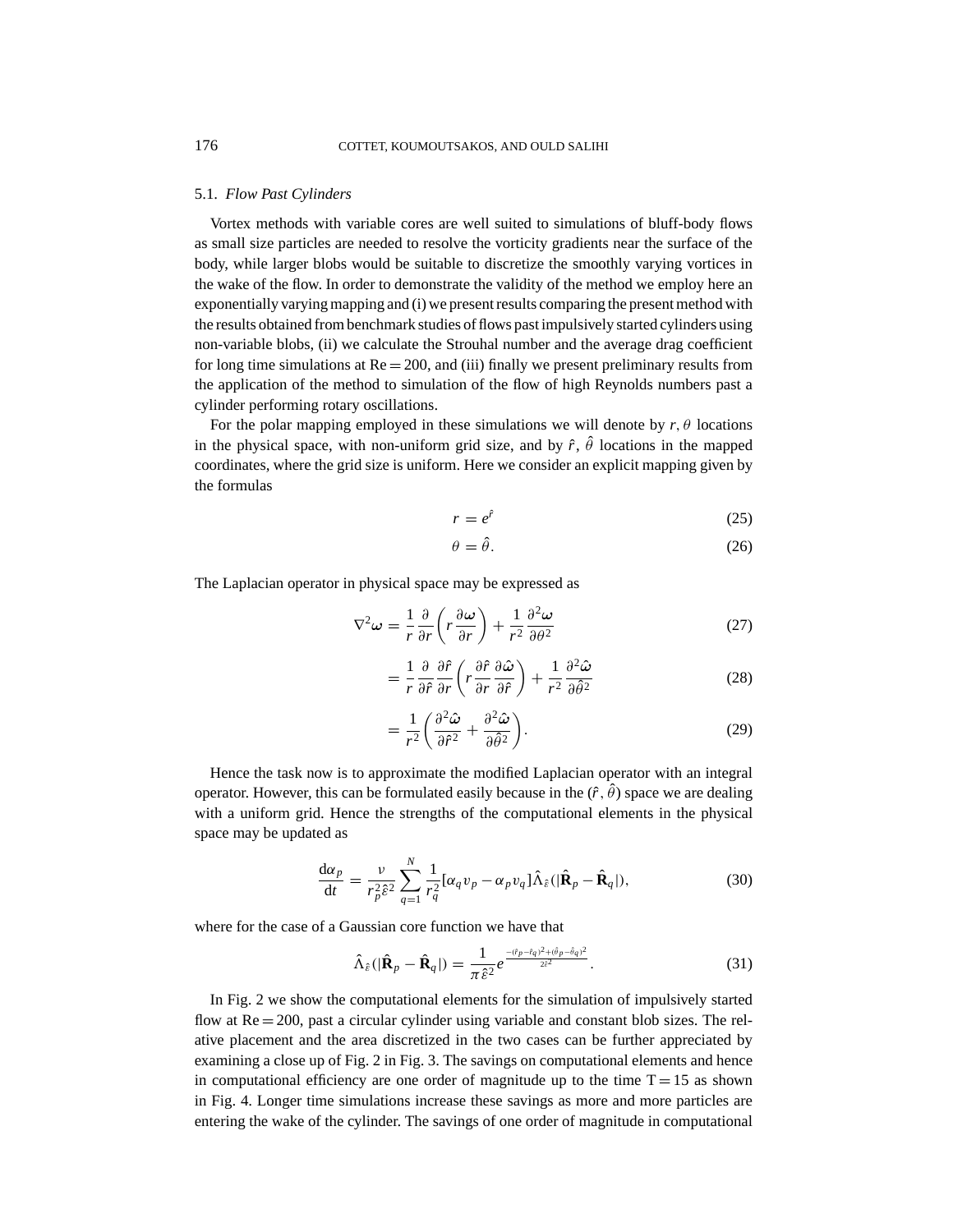Particle Locations



**FIG. 2.** Impulsively started cylinder,  $Re = 200$ ,  $T = 10.0$ —particle locations.

time are achieved while maintaining the accuracy of the method as it is demonstrated in Fig. 5 showing the flow drag coefficient and in Fig. 6 showing vorticity contours for this impulsively started cylinder.

Longer time simulations were also conducted using the variable size vortex method. In Fig. 7 we show the particle locations in the wake of a circular cylinder at  $Re = 200$ 

# Particle Locations (Variable and Uniform blobs)  $0.5<sub>L</sub>$  $\overline{0}$ 7 8

**FIG. 3.** Close-up of particle locations shown in Fig. 2.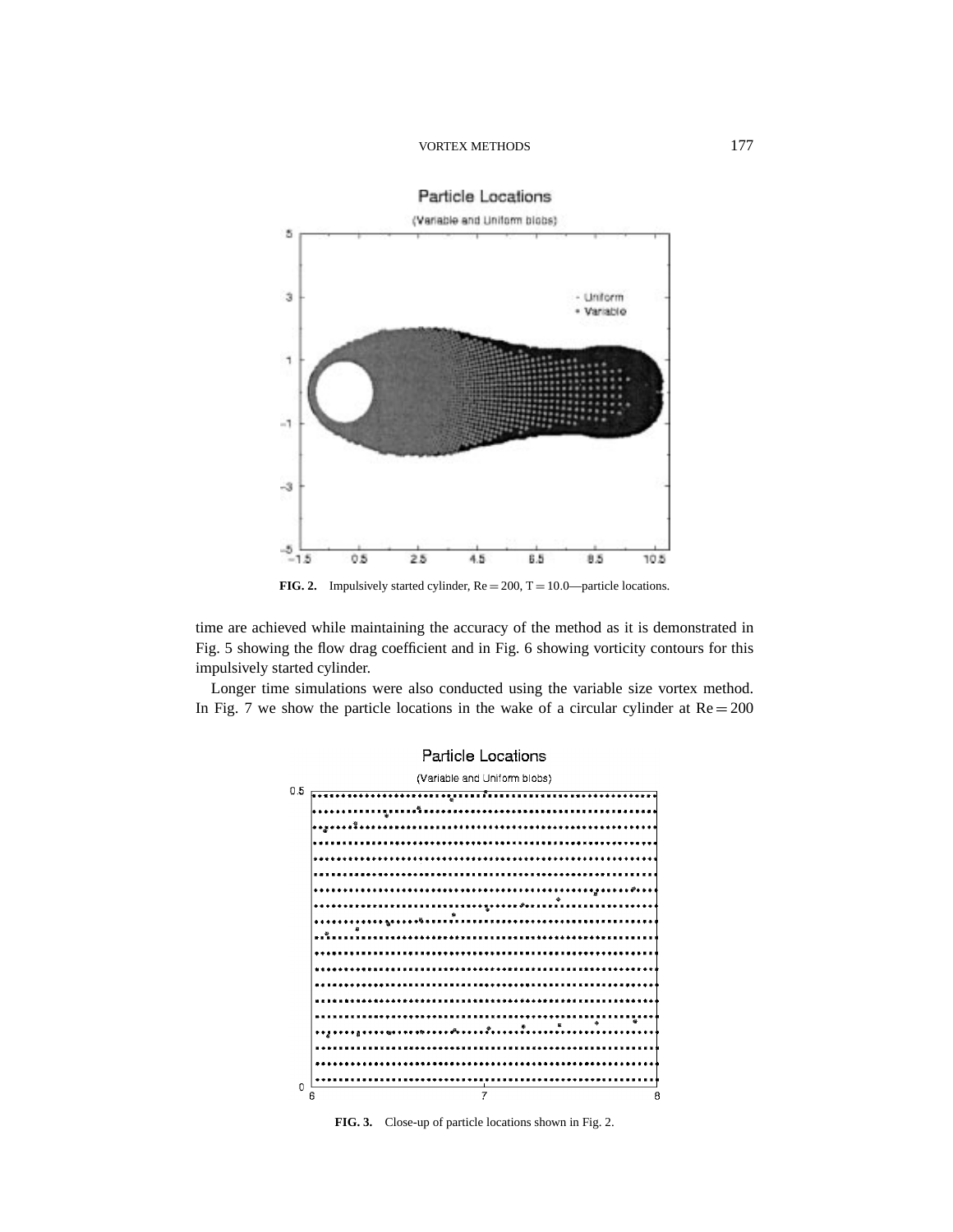

**FIG. 4.** Number of particles as a function of time for  $Re = 200$ . Variable size blobs (dashed line) and constant size blobs (solid line).

while in Fig. 8 we show the vorticity contours of the flow field. Calculations of the average drag coefficient ( $C_d \approx 1.35$ ) and the Strouhal frequency ( $St \approx 0.19$ ) are in good agreement with results reported in the literature for related two-dimensional simulations [9].



**FIG. 5.** Comparison of drag coefficient computed with uniform and variable. size particles. Impulsively started cylinder,  $Re = 200$ .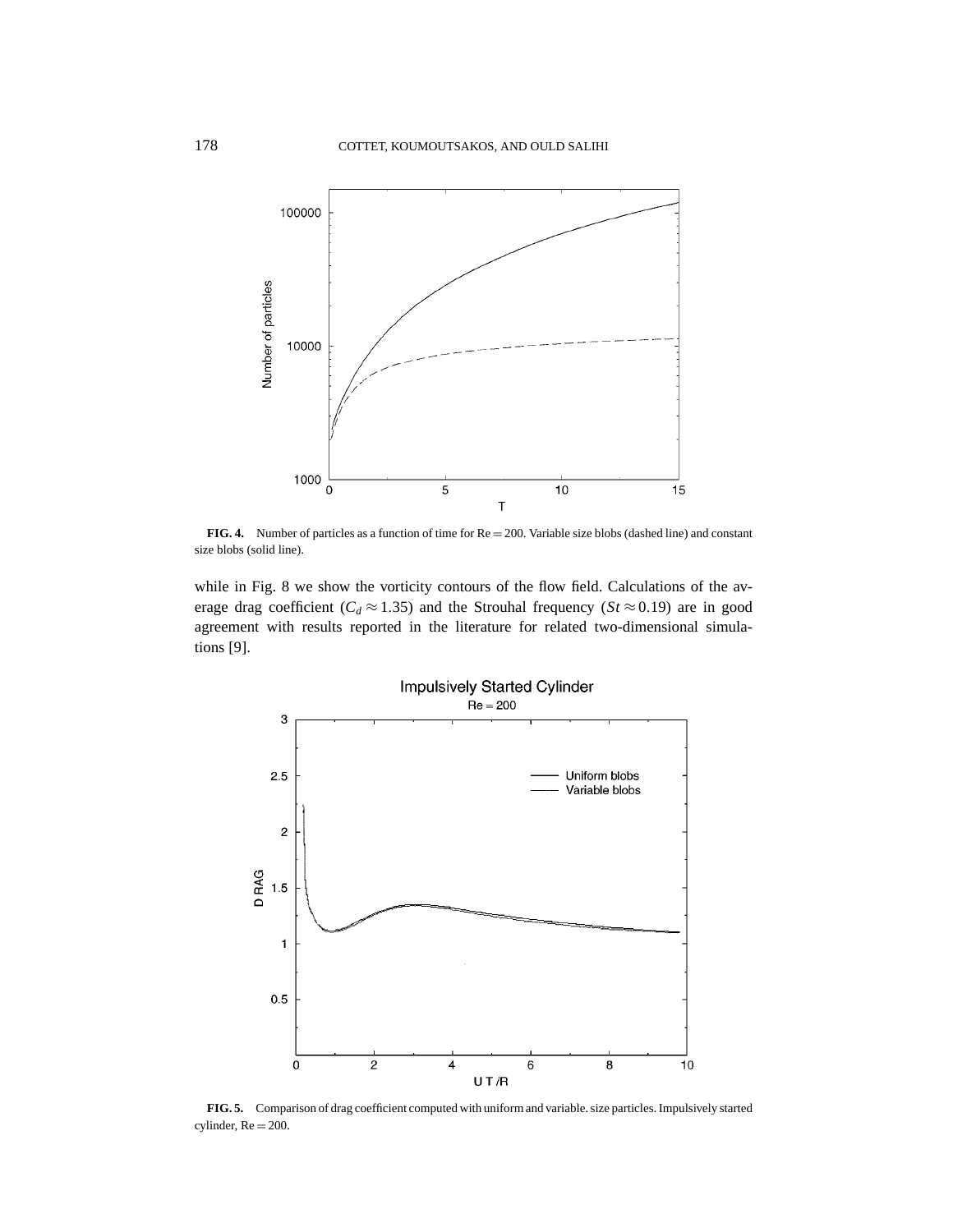

**FIG. 6.** Vorticity contours at  $T = 15$ , as computed by uniform (top half) and variable (bottom half) size vortex methods. Impulsively started cylinder,  $Re = 200$ .

Finally using the computational efficiency provided by variable vortex methods we have conducted long time calculations of a cylinder undergoing rotary oscillations. For  $Re = 2000$ , the results of the 2D simulations showed a drastic drag reduction for certain rotational frequencies. This drag reduction is attributed to the modification of the shedding mechanisms from the surface of the cylinder. As shown in Fig. 9 the cylinder rotation results in the ejection of bipolar vortex structures that result in high drag reduction. Further investigations and extensive two- and three-dimensional studies of these phenomena are the subject of ongoing research.



**FIG. 7.** Particle locations for a vortex wake (at  $Re = 200$ ) discretized by variable cores.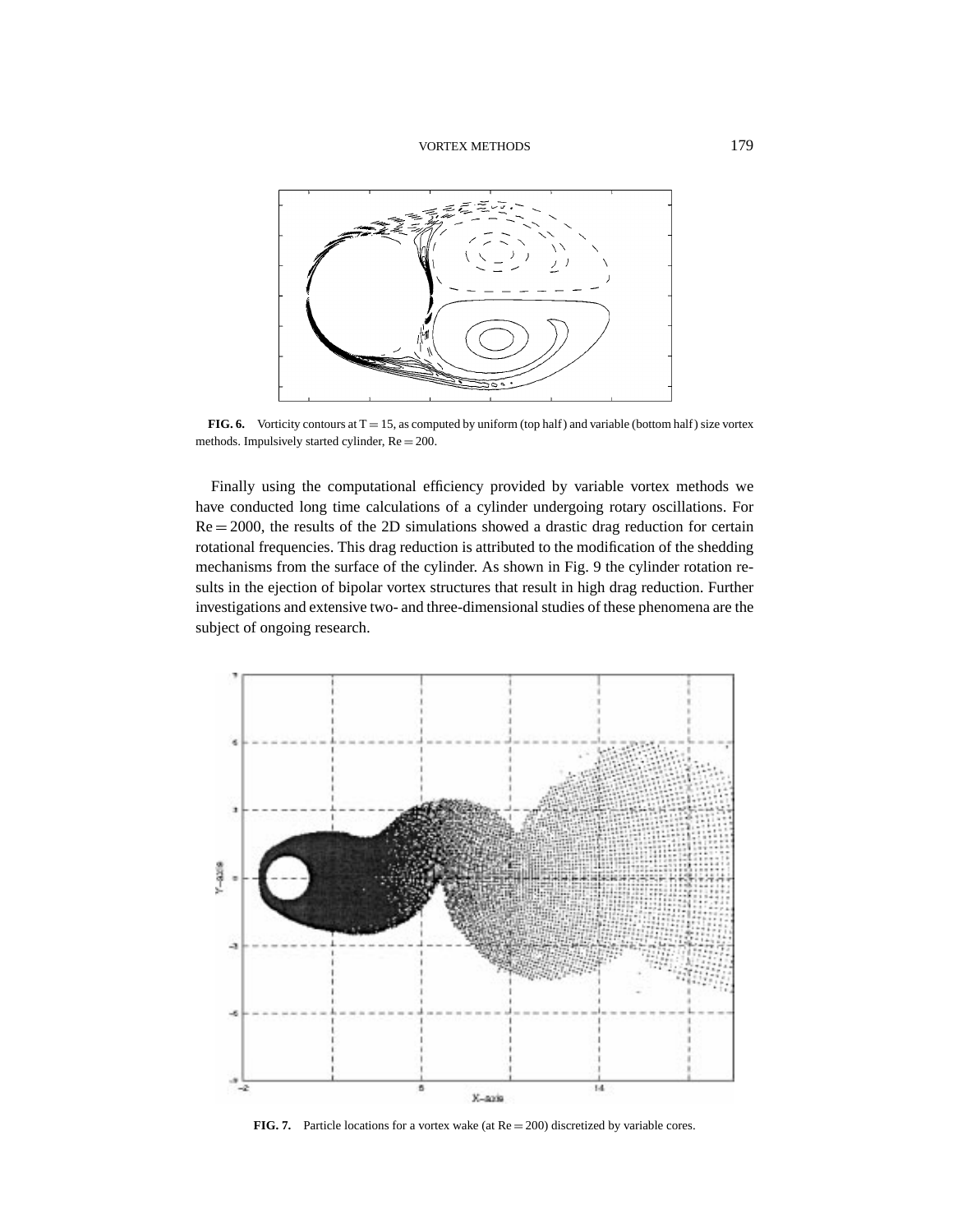

**FIG. 8.** Vorticity contours for a vortex wake at Re = 200.



**FIG. 9.** Vorticity contours and drag coefficient for a cylinder performing rotary oscillations at Re = 2000.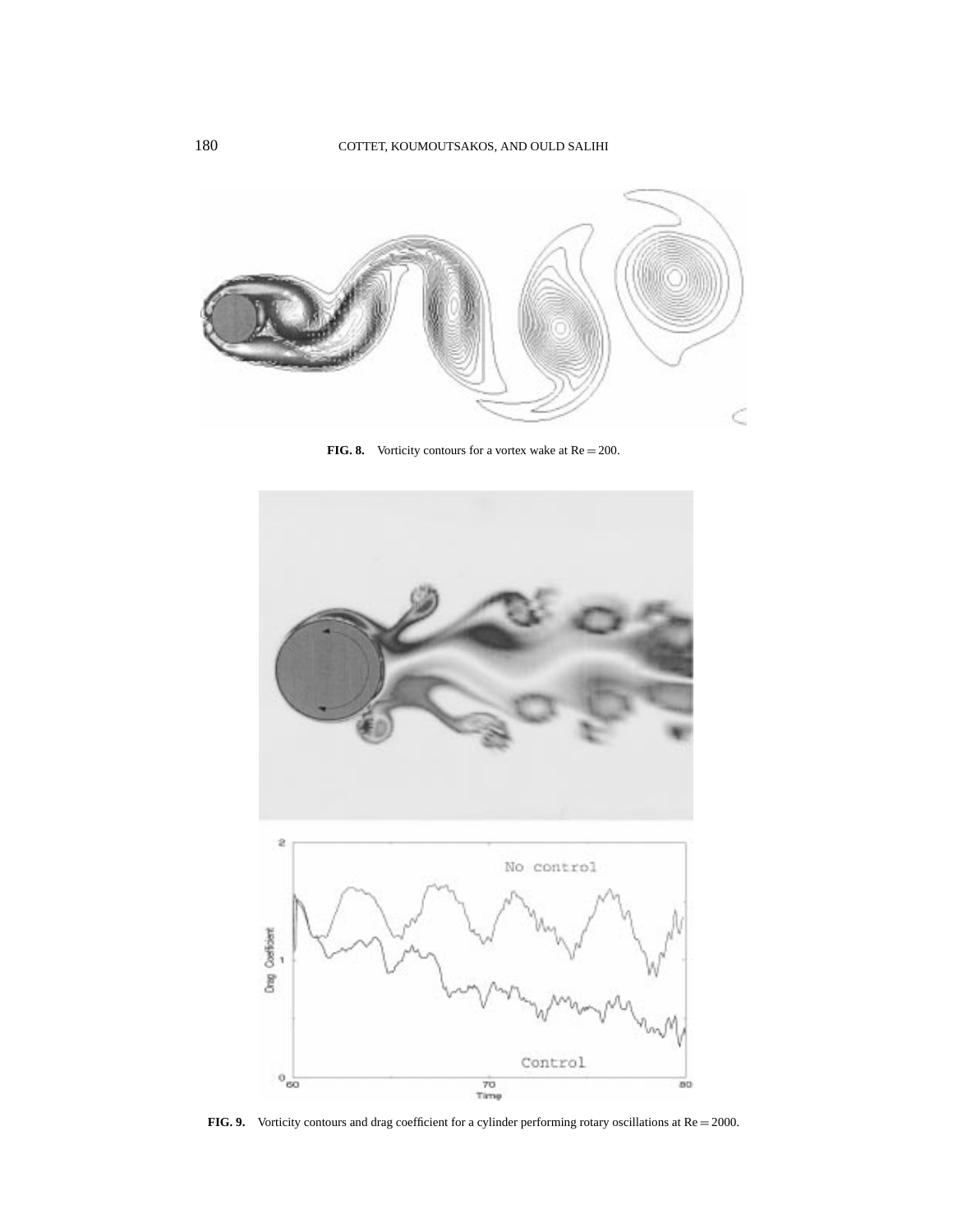#### 5.2. *Vortex-Wall Interaction: Rebound of a Dipole*

We now consider the classical case of a dipole impinging on a flat wall. Systematic comparisons have shown that vortex methods with uniform blobs give results of the same accuracy, for a given mesh size, as centered finite-difference schemes [15]. We wish here to allow grid refinement near the wall, along both directions. Although this geometry appears simpler than the cylinder, it turns out that the mapping is more complex to handle, as the diffusion operator in the mapped coordinates does not reduce to a diagonal matrix. The geometry consists of a dipole in a half-plane  $(x, y > 0)$  and the wall is at  $y = 0$ ; the mapping used in our simulations is, with the notations introduced in Subsection 3.2.2,

$$
x = \hat{x}f'(\hat{y})
$$
\n(32)

$$
y = f(\hat{y})\tag{33}
$$

with

$$
f(\hat{y}) = \lambda \left[ exp\left(\frac{\hat{y}}{\lambda}\right) - 1\right],
$$

where  $\lambda$  is a positive parameter. As a result, the grid undergoes a stretching in both directions with a stretching factor of 2 at  $y = \lambda$ . Straightforward calculations yield

$$
B(x, y) = \begin{bmatrix} 1 + \frac{\hat{x}^2}{\lambda^2} & -\frac{\hat{x}}{\lambda} \\ -\frac{\hat{x}}{\lambda} & 1 \end{bmatrix}.
$$

The PSE formula (24) was then implemented with a cut-off  $\theta(r) = 1/(1 + r^5)$ . Velocity evaluations were done by a Biot–Savart law with core size reflecting the volume expansion of the grid, that is,

$$
\varepsilon(x, y) = \varepsilon |f'(\hat{y})|^2.
$$

In Figs. 10, 11, we compare the results obtained by the variable-blob method with  $d\hat{x} = d\hat{y}$ 1/256, and  $\lambda = 0.25$  or  $\lambda = \infty$  (in the latter case, the blobs have a uniform size). We also show in Fig. 12 the results in the case a low resolution is used everywhere ( $\lambda = \infty$ ,  $d\hat{x} = d\hat{y} = 1/128$ . The initial condition is a Lamb dipole of unit circulation [14] and the Reynolds number is 400. These results show that, while it is important to have good resolution at the wall to capture accurately the vorticity created there (the last picture in Fig. 11 shows that an insufficient resolution results in a delay in the dynamics), a lower resolution away from the wall does not affect the quality in the results. To conclude this example, let us mention that an extension of a finite-difference scheme to the refined grid would not be straightforward (see [13] for a method in the spirit of finite differences based on B-splines to allow refinement in all directions near the wall).

# 5.3. *The Case of Multiple Bodies: Local Mappings and Domain Decomposition*

Let us finally give an example where several local mappings are used in order to allow particle refinement near several obstacles. We consider the case of the flow past two cylinders. Around each cylinder particles are remeshed on a polar grid with linear stretching in the radial direction, along the same lines as in Subsection 5.1. These grids extend to 1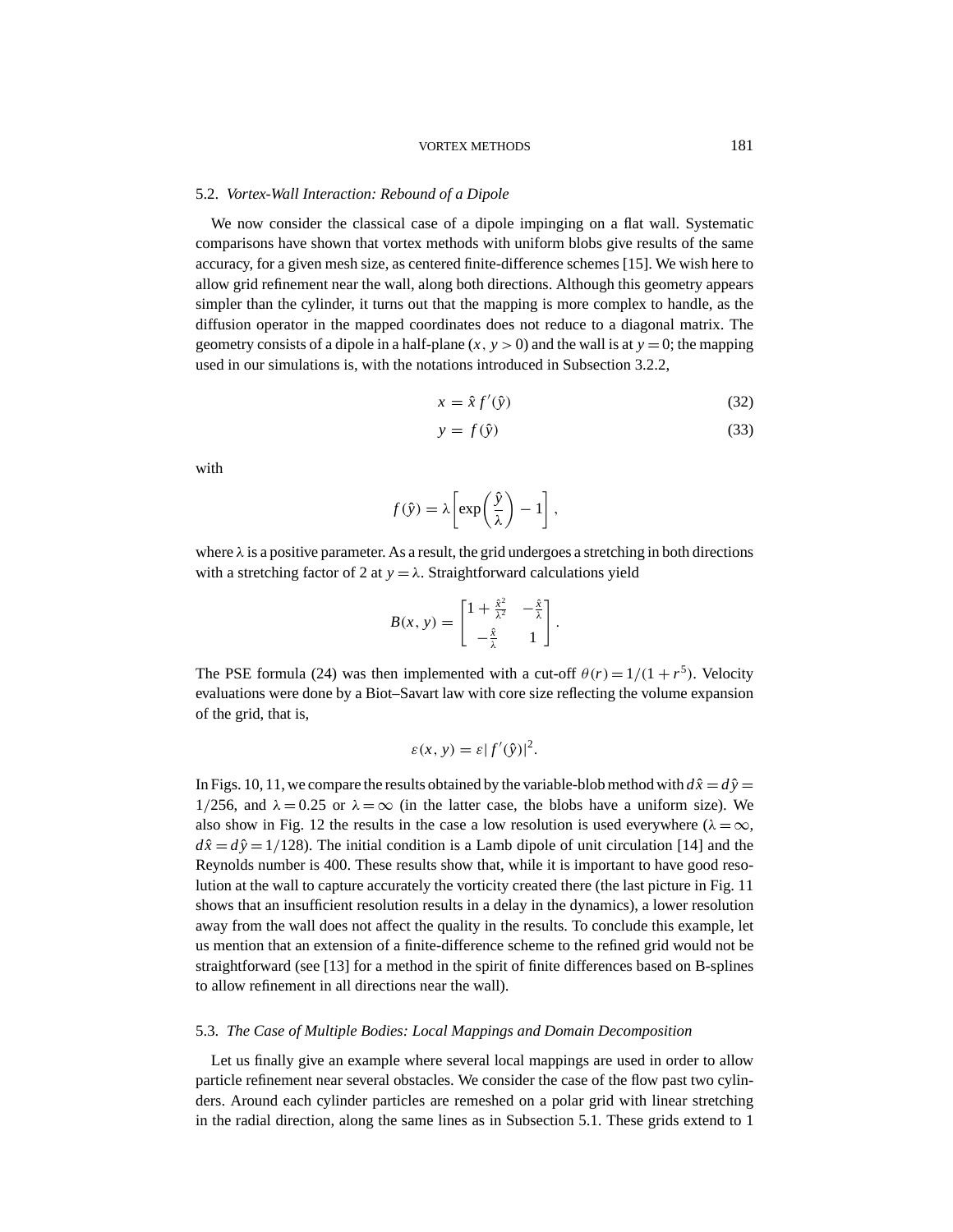

**FIG. 10.** Successive stages of a vortex dipole impinging on a wall:  $T = 1.0, 2.0$ . Right column, uniform blobs, fine grid; left column, variable blobs, coarse to fine grid ratio 2 from  $y = 0$  to  $y = 0.25$ . Particle locations are indicated by dots (for clarity only one-fourth of the particles is shown).

cylinder radius. In between the cylinders, particles are regridded on a Cartesian uniform mesh, with mesh size approximately corresponding to the mesh size of the polar grid in the outer layer (see Fig. 13).

In these calculations we were only interested in the interaction of the wakes with the bodies; Fig. 14 shows that the coupling techniques described in Subsection 4.3 do allow a smooth transfer of vorticity between the sub-domains. Note that for calculations over



**FIG. 11.** Successive stages of a vortex dipole impinging on a wall: T = 4.0, 6.0. For description see Fig. 10.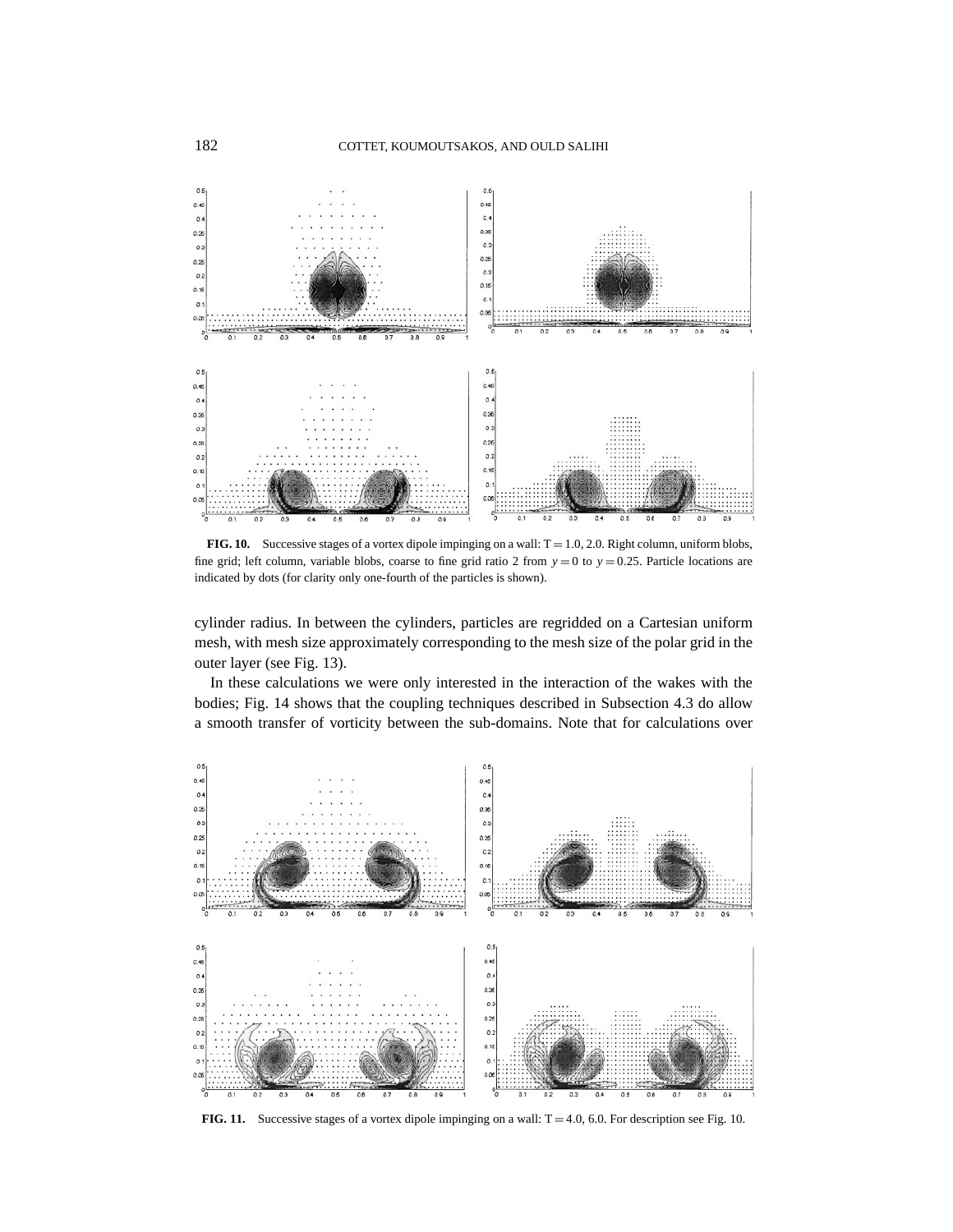

**FIG. 12.** Rebound of a vortex dipole impinging on a wall at  $T = 6.0$ . Bottom, uniform blobs, coarse grid; top, variable blobs, coarse to fine grid ratio 2 from  $y = 0$  to  $y = 0.25$ ; right column, uniform blobs, coarse grid.



**FIG. 13.** Flow around two asymmetrically placed cylinders. Grids used for regridding the particles.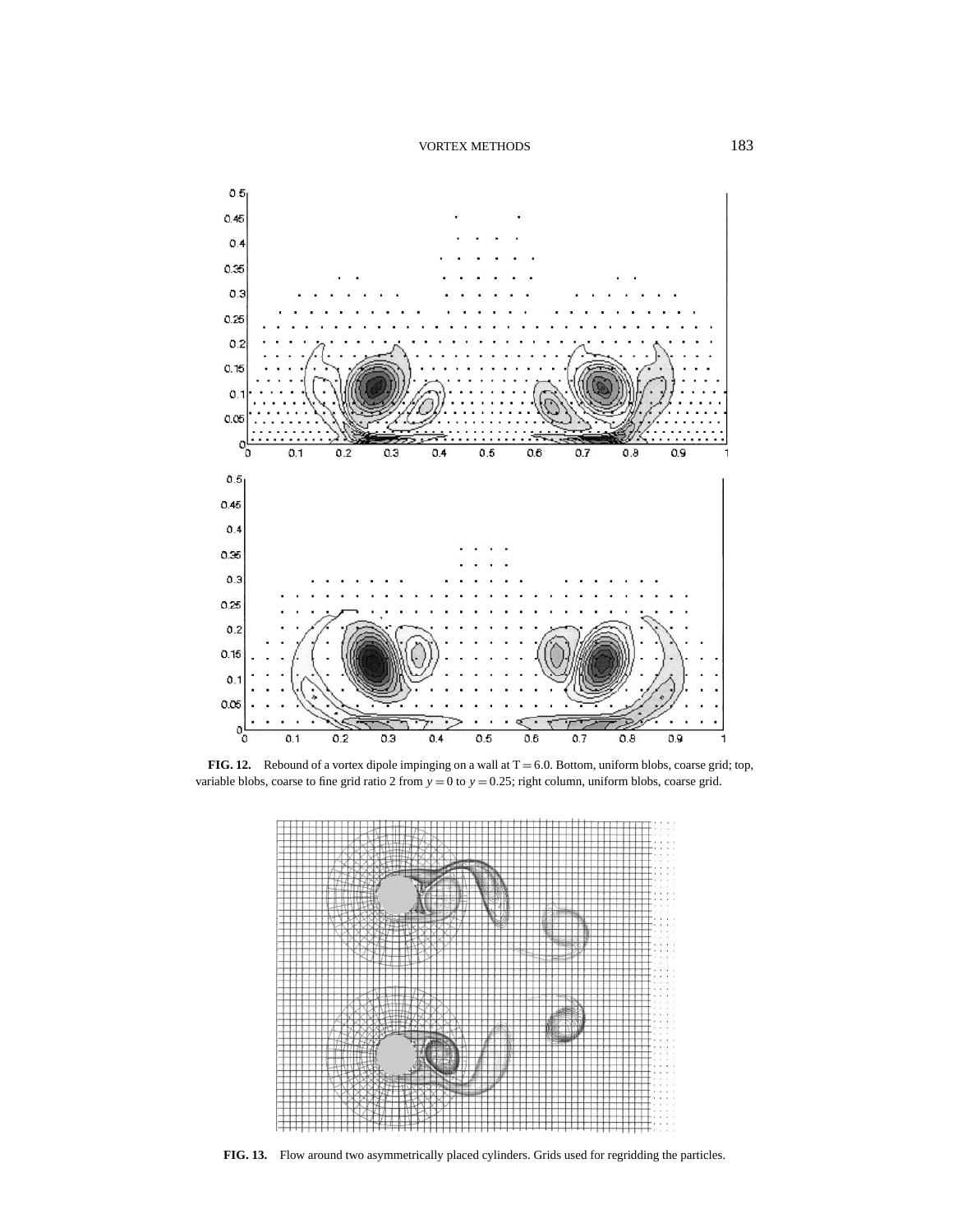





FIG. 14. Flow around two asymmetric cylinders. Successive stages of the vorticity contours.

longer times, with wakes extending far behind the second cylinder, it would be natural and straightforward to implement a third mapping allowing lower resolution down-stream.

## **6. CONCLUSIONS**

In this paper we have presented a new methodology that aims at enhancing the adaptive character of vortex methods. The governing equations for the evolution of vortex particles have been derived for particles of varying blob size. We have also presented the formulation for extending this methodology to flows around multiple bodies.